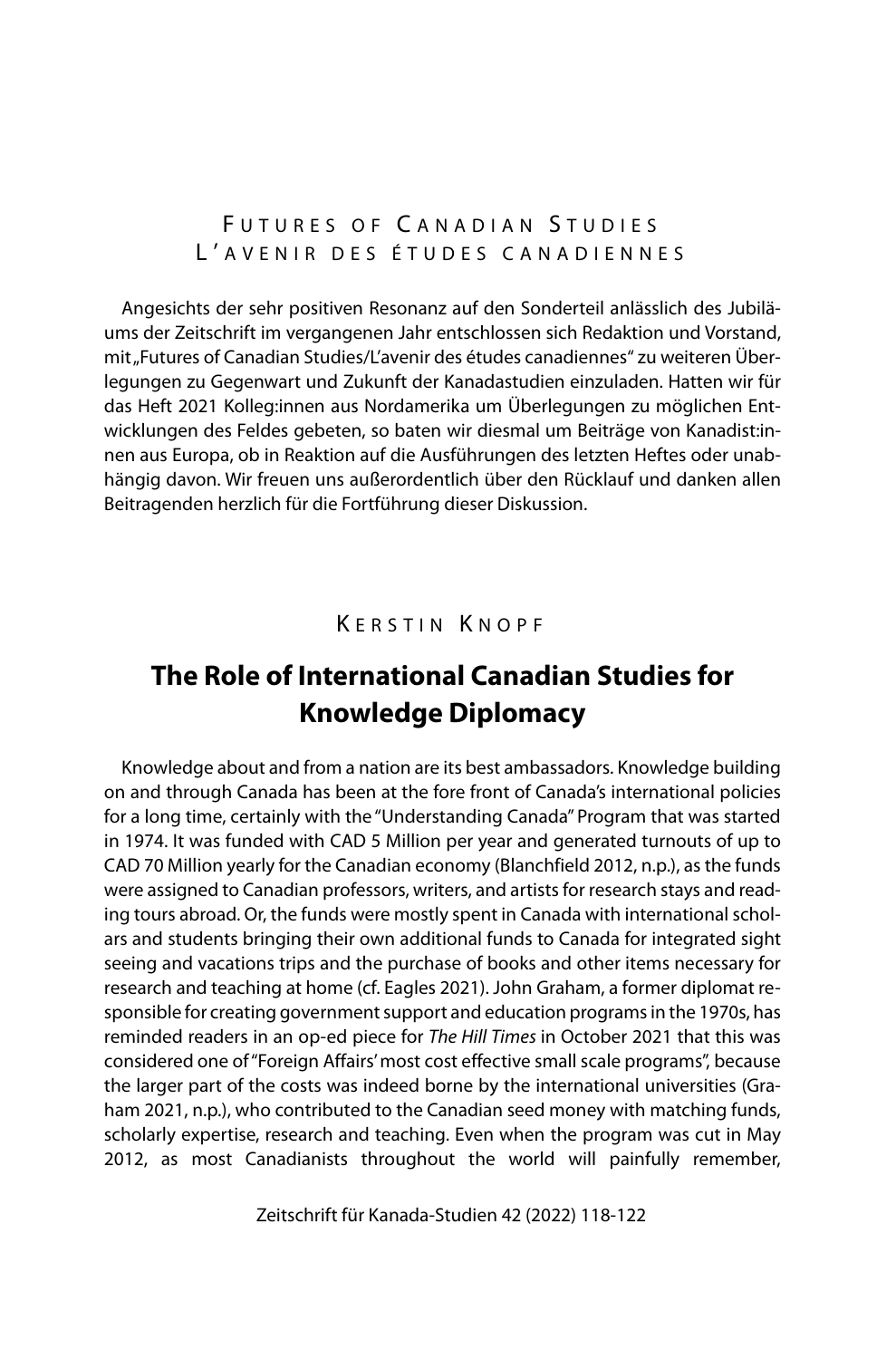knowledge building and international reputation, political and economic agendas were understood to be connected, as Mike Blanchfield writes: "The Foreign Affairs budget cut to Canadian studies programs for foreign scholars is being broadly criticized as a short-sighted exercise in false economy that will damage Canada's international economic and political ambitions" (Blanchfield 2012, n.p.).

Recently, diplomacy via cultural institutions, arts, literature and education is on the agenda of the Canadian government again, as a Senate report of 2019 entitled "Cultural Diplomacy at the Front Stage of Canada's Foreign Policy" suggests focussing on cultural diplomacy as one pillar of Canada's foreign policy and recommends "the creation of a modernized Canadian studies program that would contribute to knowledge about Canada in the world" (Standing Senate Committee 2019, n.p.; cf. Graham 2021, n.p.).

Also some stakeholders in Great Britain have understood the value of knowledge and education in international politics, whilst such lines of thinking are being hampered by Brexit and the discontinuation of GB universities' participation in ERASMUS programs. In 2018 and 2019 Jane Knight published two discussion papers on "Knowledge Diplomacy" commissioned by the British Council. While she is framing the concept more in political terms, exploring its potential for diplomacy, its connection to soft power and hard power and its function in international trade and political relations, we gain much insight into the various aspects that make up the context and the function of knowledge diplomacy. As international higher education and diplomacy are both changing at a fast pace, Knight studies the role of higher education actors in addressing "national, regional and international challenges" (Knight 2018, 3). Her examples of soft power in international higher education "include the Fulbright Program, British Council activities, German Academic Exchange initiatives, and Erasmus Mundus projects" (6) – a glaring gap where a similar Canadian program should have been mentioned. Canada's competitors, it seems, have better understood the function of understanding and knowledge building through exchange of students, scholars, ideas and research. One cannot fail to notice the irony that Jane Knight is professor at the Ontario Institute for Studies in Education at the University of Toronto.

According to Knight, "knowledge diplomacy focuses on 'the role of international higher education and research in building and strengthening relations between and among countries'. […] It can (and should) be understood as a two-way reciprocal process whereby 'relations between and among countries can enhance international higher education and research'" (8). In her 2019 paper, Knight lists elements of knowledge diplomacy, while not claiming comprehensiveness, that illustrate its diverse actors, relations, and functions:

- Diversity of actors and partners.
- Focus on HE, research and innovation.
- Recognition of different motives and needs and collective use of resource of actors.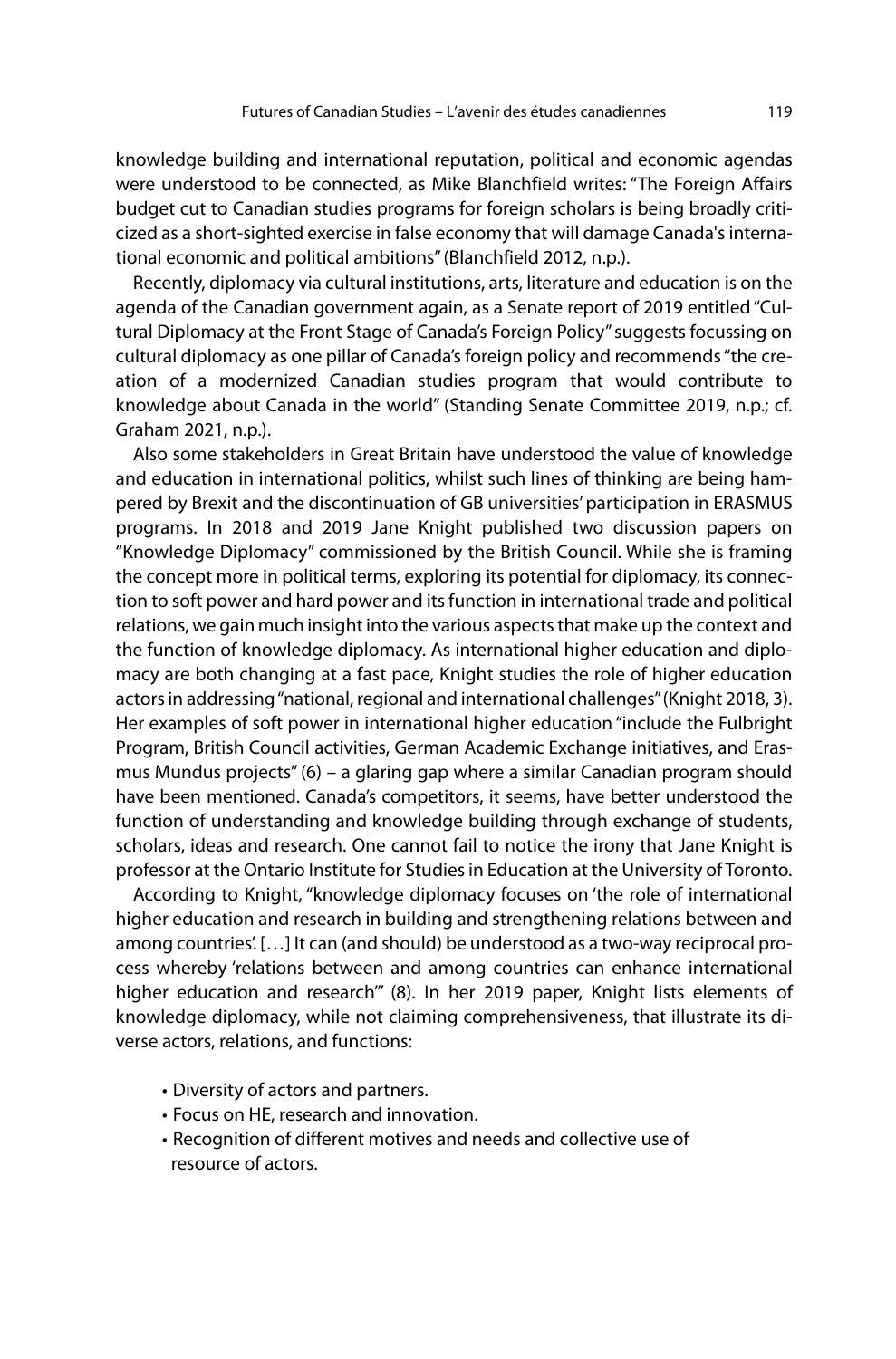- Reciprocity mutual, but different, benefits.
- Based on negotiation, collaboration and co-operation.
- Different levels of collaboration.
- Commonality of issues addressing global issues.
- Builds and strengthens relations between and among countries.
- (Knight 2019, 12)

It remains to be seen how the US, GB and European nations are going to further develop their knowledge diplomacy, while Canada is struggling, at least many actors in the government, the higher education sector, public intellectuals and internationally known writers (e.g. the Advancing Canada Coalition), to mount a program that will mend the fissures and gaps in international Canadian Studies that the discontinuation of the "Understanding Canada" program has left (cf. Eagles 2021). Such program, it is understood, will reinvigorate and continue international research essential for building and maintaining a positive image of Canada abroad that, in turn, supports its agendas in terms of international trade, politics and peace-keeping, among others.

Understanding the potential of the concept of knowledge diplomacy, ICCS has recently submitted a proposal for a knowledge diplomacy program to higher levels of the Canadian government in order to re-gain funds for necessary international research on Canada. ICCS understands knowledge and science as one pillar in building capacity, understanding, and abilities to meet contemporary and future challenges; hence knowledge and science and their diplomatic potential are paramount in international relations. With the proposed program, ICCS will pursue knowledge diplomacy as an essential aspect of cultural diplomacy, which is already identified as a critical factor in international relations.

Knight focuses her study of knowledge diplomacy very much on its strategic function for international relations, whereas I would like to briefly focus attention more on the knowledge and knowledge production on, in and through Canada. The fields of Canadian Studies include mainly the Humanities and Social Sciences, Cultural and Communication Studies (Literature, Media, Film, Art, History, Political Science, Indigenous Studies, Multi- and Transcultural Studies, Translation Studies), Biology/Zoology, Geography, Environmental Sciences and Business administration – a breadth of field also reflected in the diverse research and projects done in the GKS or with GKS scholarships and small-scale research grants. And yet, we have to ask critically who and what is included in Canadian Studies, which might easily develop into a field of research repeating colonial forms of appropriation and domination of knowledge building. A revitalized Canadian Studies program should not fall into the trap of perpetuating colonialist perspectives.

Fairly recently two Indigenous scholars, among many others, have critiqued western universities and their knowledge production as continuation of colonial practices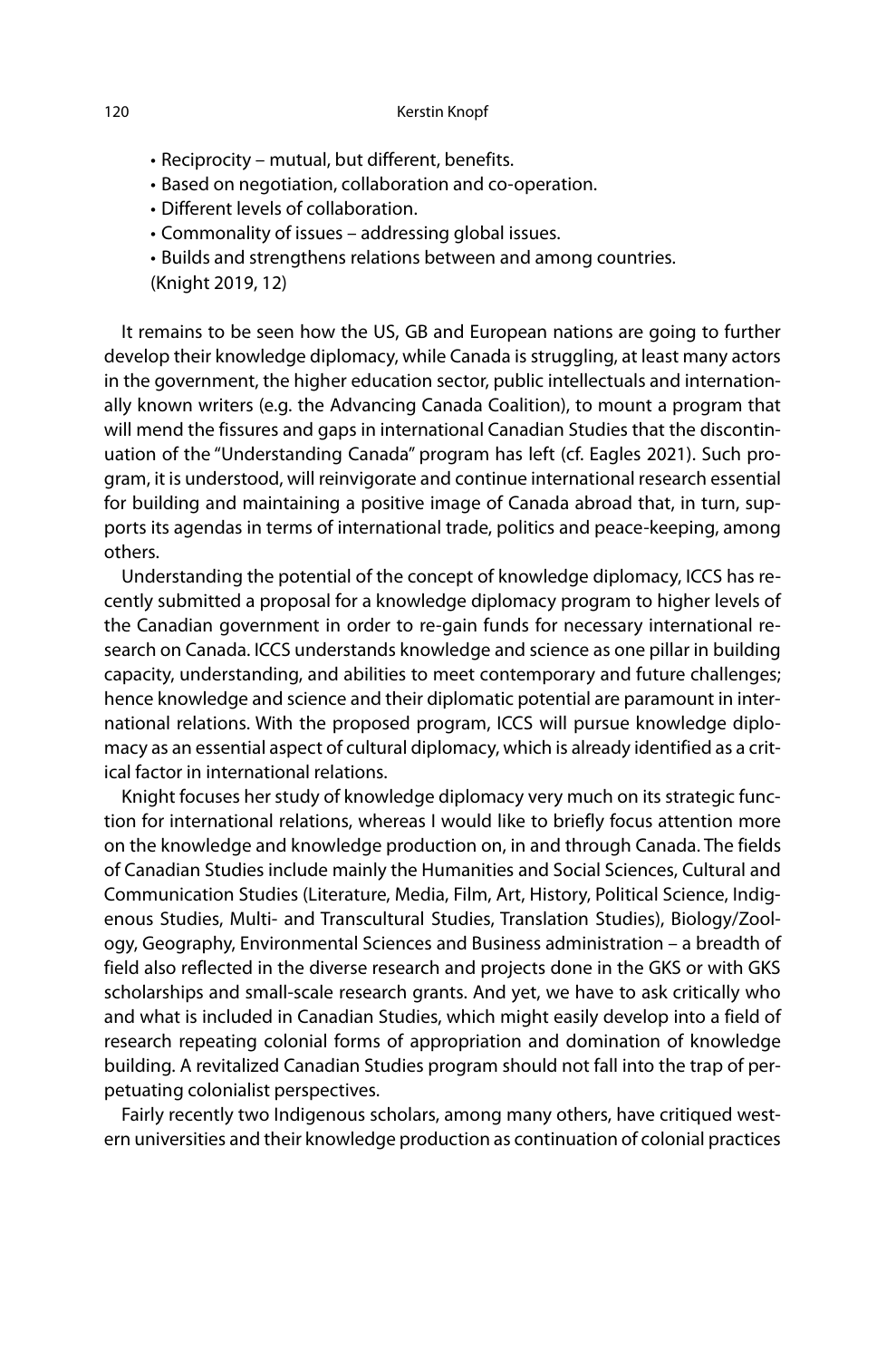and colonial discourse: "the academy," writes Rauna Kuokkanen, "has ignored, overlooked, and dismissed [Indigenous] ontologies – in fact, the academy's structures and discourses are built on the assumption that there only is one episteme, one ontology, one intellectual tradition on which to rely and from which to draw" (Kuokkanen 2007, 3). Margaret Kovach reinforces the fact that prioritized Western-based research practices and policies reproduce colonial relationships in the academy (2009, 28). As scholarship and resource study from various perspectives is best practice and deliberately followed by many scholars in the fields of Indigenous and Multi- and Transcultural Studies as well as Linguistics and Literary Studies, it is incumbent to develop Canadian Studies as a complex and large field that allows multiple perspectives. As such, it should strive to incorporate voices and knowledge production from various cultural, gender and social backgrounds in order to achieve horizontal knowledge production, recognizing and accepting knowledge from Indigenous and multi and transcultural sources, be it academics, students, writers, elders, hunters and other knowledge holders. What do Inuit hunters know about the polar bear populations, their life cycles and habits? Which Indigenous guides have helped to 'explore' the Canadian interiors and Arctic regions and have not received appropriate credit? What is the contribution of immigrant knowledge to tackling social issues? What are Indigenous ways of conflict resolution? What is the African Canadian experience in terms of the history of enslavement and how to deal with ensuing racialization and race-related fissures in society? Is my research inclusive of non-Western knowledges and contributions? Have I treated such knowledge with respect on equal footing with Western knowledge? Such could be questions channeling knowledge production towards what Walter Mignolo as termed "pluri-versality" (Mignolo 2007, 453). Adhering to the four principles of respect, recognition, reciprocity and responsibility (Kovach 2009, 67; Kuokkanen 2007, 157) is a start and will ensure horizontal knowledge production with all participating knowledge systems and perspectives at eye-level.

The fact that with Mary J. May Simon Canada has called into the office of the Governor General the first Indigenous person in July 2021 is a political move with great significance. Her addressing the audience of the opening of the Frankfurt Book Fair in October 2021 in Inuktitut, Canadian knowledge diplomacy par excellence, carries much symbolic weight for the international image of Canada as inclusive of various cultures, languages and knowledges that make up its society. The potential exists in Canadian Studies to be a forerunner in pluriversal knowledge production with respect to the study of Canada and its multifaceted society but also to becoming an international guiding principle – let's do it!

> Kerstin Knopf is professor for North American and Postcolonial Literary and Cultural Studies at the University of Bremen and currently serves as president of the International Council for Canadian Studies.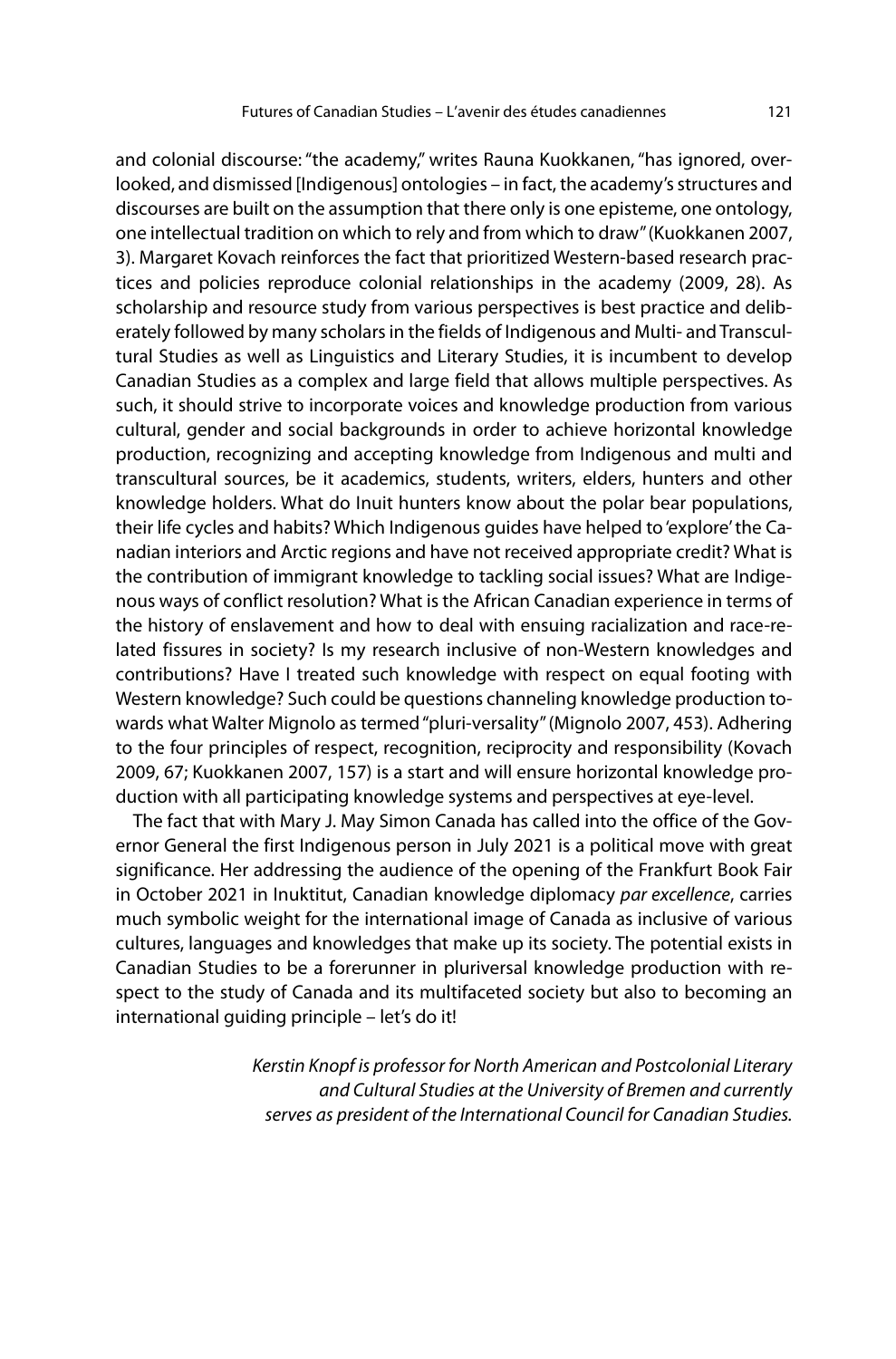### **References**

- Blanchfield, Mike, 2012,"Canada axes foreign studies program despite being told of economic spinoffs", The Globe and Mail, 16 May 2012, https://www.theglobeandmail.com/news/politics/canada-axes-foreign-studies-program-despite-being-told-of-economic-spinoffs/article4184581/ (accessed 15 November 2021).
- Eagles, D. Munroe, 2021, "Contemporary Challenges and Opportunities for Canadian Studies", Zeitschrift für Kanada-Studien (ZKS), 41, 176-180.
- Graham, John, 2021, "The link between image and influence: why Canada needs cultural diplomacy", The Hill Times, 11 Oct. 2021, https://www.hilltimes.com/2021/10/11/the-link-between-imageand-influence-why-canada-needs-cultural-diplomacy/321588, (accessed 12 October 2021).
- Knight, Jane, 2019, "Knowledge Diplomacy in Action", A discussion paper. British Council, https://www.britishcouncil.org/sites/default/files/research-knowledge-diplomacy-in-action.pdf (accessed 15 November 2021).
- ----, 2018, "Knowledge Diplomacy: A bridge linking international higher education and research with international relations", A discussion paper. British Council, https://www.britishcouncil.org/sites/default/files/kno.pdf (accessed 10 October 2021).
- Kovach, Margaret, 2009, Indigenous Methodologies: Characteristics, Conversations, and Contexts, Toronto: University of Toronto Press.
- Kuokkanen, Rauna, 2007, Reshaping the University: Responsibility, Indigenous Epistemes, and the Logic of the Gift, Vancouver: UBC Press.
- Mignolo, Walter D., 2007, "Delinking: The rhetoric of modernity, the logic of coloniality and the grammar of de-coloniality", Cultural Studies, 21.2-3 (March/May 2007), 449-514.
- Standing Senate Committee on Foreign Affairs and International Trade, 2019, "Cultural Diplomacy at the Front Stage of Canada's Foreign Policy", https://sencanada.ca/en/info-page/parl-42-1/aefacultural-diplomacy/ (accessed 12 October 2021).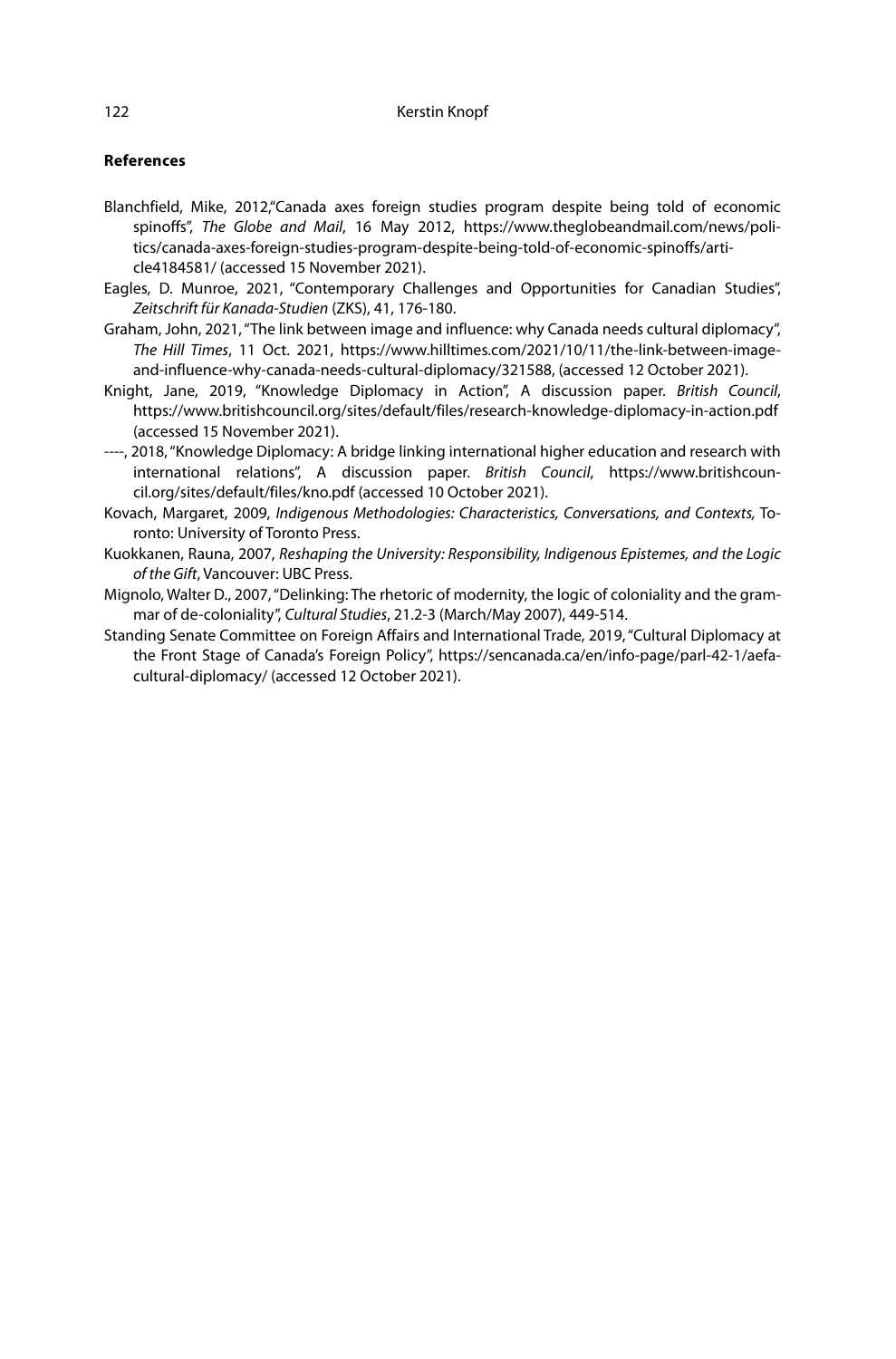## CLAUDE HAUSER

# **Les études québécoises à l'ère du numérique et de la mondialisation : réinventer une communauté de valeurs et de pratiques**

Comment imaginer l'avenir des études québécoises à l'étranger au moment où le double défi de la croissance du numérique dans le champ scientifique et celui de la mondialisation des réseaux académiques redimensionnent en profondeur les pratiques de recherche, enjeux et questionnements épistémologiques propres à cellesci ? À la suite de plusieurs bilans ayant ponctué l'évolution des études québécoises depuis plus d'un quart de siècle (cf. Niederehe 1996; Harvey 2001; Chartier 2003 et 2012), cette contribution souhaite répondre à ces questions, tout en tenant compte du contexte récent de la pandémie qui a considérablement accéléré le virage numérique du monde académique et culturel, dans le champ des études québécoises comme ailleurs. Ainsi, au questionnement initialement prévu venait se superposer cet enjeu prioritaire : comment maintenir en activité et assurer l'avenir d'un réseau de centres de recherche et d'activités scientifiques et culturelles organisé sur les cinq continents autour des études québécoises, alors que les frontières se refermaient et que les échanges autres que virtuels s'avéraient impossibles, pour un temps indéterminé ? Depuis le printemps 2020, l'Association internationale des études québécoises (AIEQ) a dû adapter ses activités principales à ce défi de taille. Elle l'a fait et continue de le faire en investissant autant que ses moyens lui permettent le terrain des échanges virtuels : webinaires, congrès en ligne dans le monde entier, développement d'une nouvelle chaîne « Youtube » avec une banque de ressources d'environ quarante capsules vidéos de diverse nature, dialogue poursuivi avec ses membres par l'intermédiaire de réunions en ligne. Il faut ici remercier vivement la réactivité et le dévouement de l'équipe permanente de l'AIEQ, Chantal Houdet, Suzie Beaulieu, Louise Laplante et les bénévoles qui se sont engagé.e.s avec courage et efficacité aux côté des membres des comités exécutif, scientifique et administratif de notre association pour maintenir à flot notre réseau d'échanges en temps de crise<sup>1</sup>.

La pandémie et ses conséquences ont pesé et pèsent encore sur le devenir des échanges intellectuels, internes ou transnationaux, même si on note depuis peu dans nos comités scientifiques un redémarrage prudent d'activités en présence. Pour sortir

Zeitschrift für Kanada-Studien 42 (2022) 123-129

<sup>1</sup> Pour davantage de détails au sujet des activités de l'AIEQ, consulter son site à l'adresse : https://aieq.qc.ca/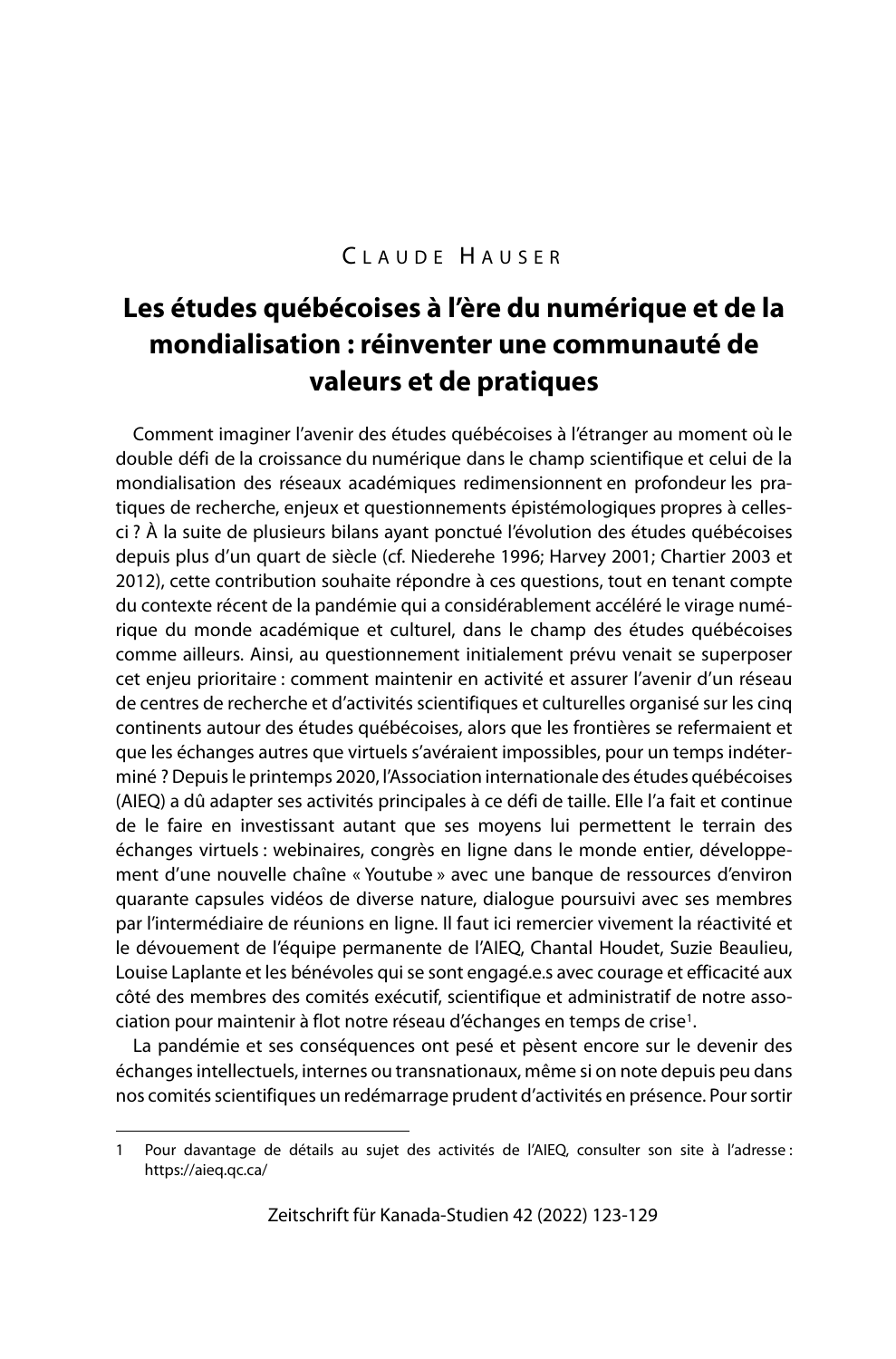de ce long virage entamé voici bientôt deux ans, et s'orienter dans un paysage redimensionné par l'essor exponentiel du virtuel, l'AIEQ se doit aussi de réfléchir en profondeur sur ses priorités et sa raison d'être. En témoigne le récent recueil collectif publié par l'ACFAS sous le titre « Penser l'après-Covid 19 » qui souligne que la crise sanitaire constitue d'abord pour le Québec un moment de « re-fondation » (après « Maître chez nous », voici venir « Ça va bien aller » …), mais que plus largement encore, elle entraîne forcément pour le monde scientifique une nécessité de réaffirmer les valeurs qui sont à la base de ses réflexions et de son insertion dans la société ((f. Girard et al. 2020).

### **D'une crise à l'autre : les défis de l'AIEQ et l'évolution de son réseau dans le monde**

Avant le tournant majeur de la pandémie, l'AIEQ, menacée d'être coupée de ses revenus publics, a vécu une période de crise précisément politique, qui, pour être plus circonstanciée, a néanmoins poussé les réseaux des études québécoises à l'étranger à resserrer leurs liens de solidarité et à réaffirmer leurs valeurs. Fort heureusement, l'AIEQ a réussi à traverser cette crise, principalement par la mobilisation communautaire de son réseau : des milliers d'intellectuels du Québec et de l'étranger se sont alors retrouver pour plaider en sa faveur et convaincre les politiques de poursuivre leur soutien aux activités du réseau de l'AIEQ. Aujourd'hui, il apparaît crucial de renouveler ce réseau dont les effectifs et la répartition se redimensionnent au fur et à mesure des départs à la retraite de bon nombre de ses participants. Ce d'autant plus que la distribution des centres d'études québécoises, dont la relève n'est pas automatiquement assurée, n'est pas à l'abri d'un défaut de soutien institutionnel selon les cas. Récemment établie par les soins de la Direction générale de l'AIEQ, la carte interactive des études québécoises dans le monde est à ce titre riche d'enseignements. Comparé à d'autres essais de dresser un état des lieux des études québécoises dans le monde, en particulier celui établi par Daniel Chartier en 2003, cet outil numérique original permet de constater que malgré les difficultés et remous rencontrés récemment par l'Association, celle-ci connaît une stabilité générale de son réseau, même s'il évolue à plusieurs égards dans sa composition et ses orientations. Le pôle européen des études québécoises se renforce, tout en déplaçant son centre de gravité du Nord vers l'Europe centrale et orientale. Les plus nets déclins se notent sur le continent américain, avec la clôture de nombre de centres d'études canadiennes depuis l'abandon du programme du même nom en 2012. À relever qu'au Canada, un report s'est depuis effectué des études canadiennes vers les études québécoises. Enfin, si l'Asie connaît une certaine stagnation dans le développement de ses pôles d'études québécoises, celles-ci font par contre leur apparition sur le continent africain via le Maghreb.

Sur le plan des champs prioritaires, l'évolution révèle que si la littérature demeure le domaine le plus dynamique dans les études québécoises à l'étranger, un découplage progressif s'observe entre les pôles d'études québécoises et le champ littéraire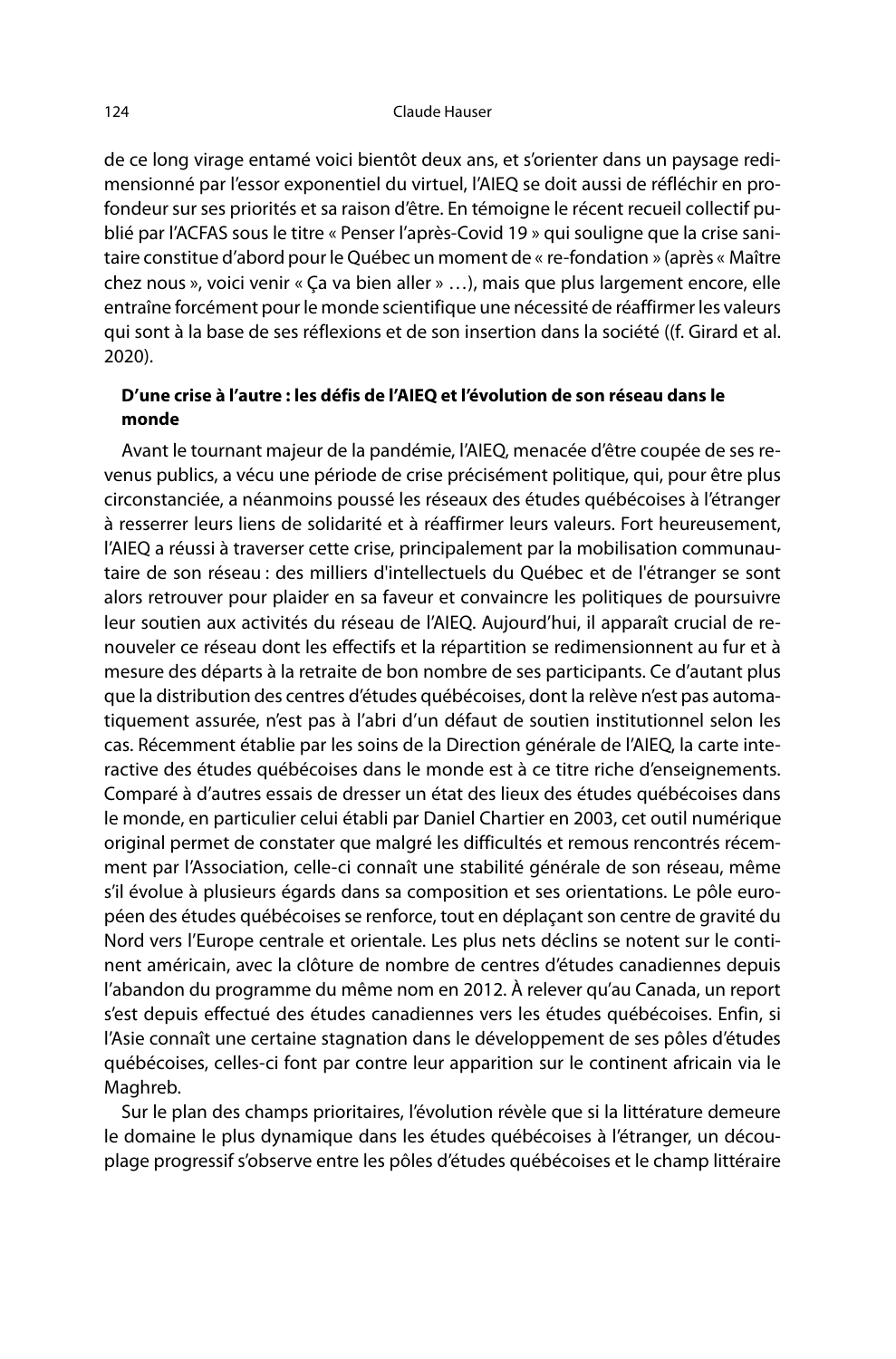représenté par les centres d'études littéraires ou linguistiques. Inversement, un renforcement du lien entre études québécoises et francophones semble prendre le relais.

### **L'impact du numérique : valeurs et limites**

On l'a vu, la carte interactive représente un moyen numérique efficace pour visualiser, réfléchir et imaginer de nouvelles polarités, regroupements ou connexions possibles des études québécoises de par le monde : l'expansion « rhizomatique » de l'AIEQ permet à tous ses membres de multiplier les réseautages possibles. Elle nous amène aussi à considérer l'impact du numérique en termes de valeurs et de limites. D'autres outils numériques peuvent en effet influer sur l'optimalisation des connexions entre les membres de l'AIEQ. Ainsi, utilisés à bon escient, les réseaux sociaux de la recherche peuvent aider à communiquer et développer des contacts à un rythme plus rapide que celui des habituels canaux de transmission que représentent traditionnellement les revues et les colloques dans le monde scientifique. Certains utilisateurs relèvent aussi l'entraide que permet l'activation de ces réseaux virtuels dans l'entretien d'un véritable esprit communautaire, alors que le monde de la recherche a souvent tendance à s'orienter vers un individualisme où rivalités et concurrences riment facilement avec solitude ou isolement. Un risque accru dans le contexte pandémique. Dans le meilleur des cas, le réseautage scientifique peut donc déboucher sur des formes actives d'entraide, comme le souligne le chercheur de l'Uni Laval Michel Lacasse, spécialiste de l'utilisation des nouveaux outils numériques en politique éducative, qui cite lui aussi un penseur anarchiste du XIXe siècle, Pierre Kropotkine, promoteur de l'idée d'entraide comme facteur déterminant du progrès de la réflexion scientifique (cf. Lacasse/Bernatchez 2021).

Il serait cependant exagéré de tomber dans une vision trop idéalisée de l'apport des outils numériques en matière de réseautage, de redéfinition des choix et méthodologies d'analyse documentaires, ou encore d'améliorations des moyens de diffusion des résultats de la recherche. Au sujet de ce dernier aspect intéressant de près l'activité de l'AIEQ, il s'agit notamment d'éviter l'appauvrissement de la communication scientifique ou culturelle, qui se réduirait à des « slogans » ou « podcasts » simplificateurs. On risquerait alors de voir évoluer un réseau de diplomatie et d'échanges culturels comme celui de l'AIEQ vers une agence de « branding » mi-scientifique, mipublicitaire. Une telle option pourrait déboucher sur la création d'inégalités au sein du réseau, entre partenaires plus ou moins bien dotés de moyens à ce niveau. Spécialiste de ces questions, le prof. Vincent Larivière dénonce régulièrement les nouvelles barrières numériques et financières qui se dressent sur la route d'un « open access » généralisé nécessaire à la recherche et qui entravent la mise à disposition de tous les résultats de l'avancement des sciences, quelles que soient les circonstances. Il le rappelait encore récemment dans le cahier de l'ACFAS consacré à la réflexion sur le monde scientifique post-pandémie : si une telle transparence a pu se faire pour accélérer la progression des recherches touchant à la lutte contre la Covid, pourquoi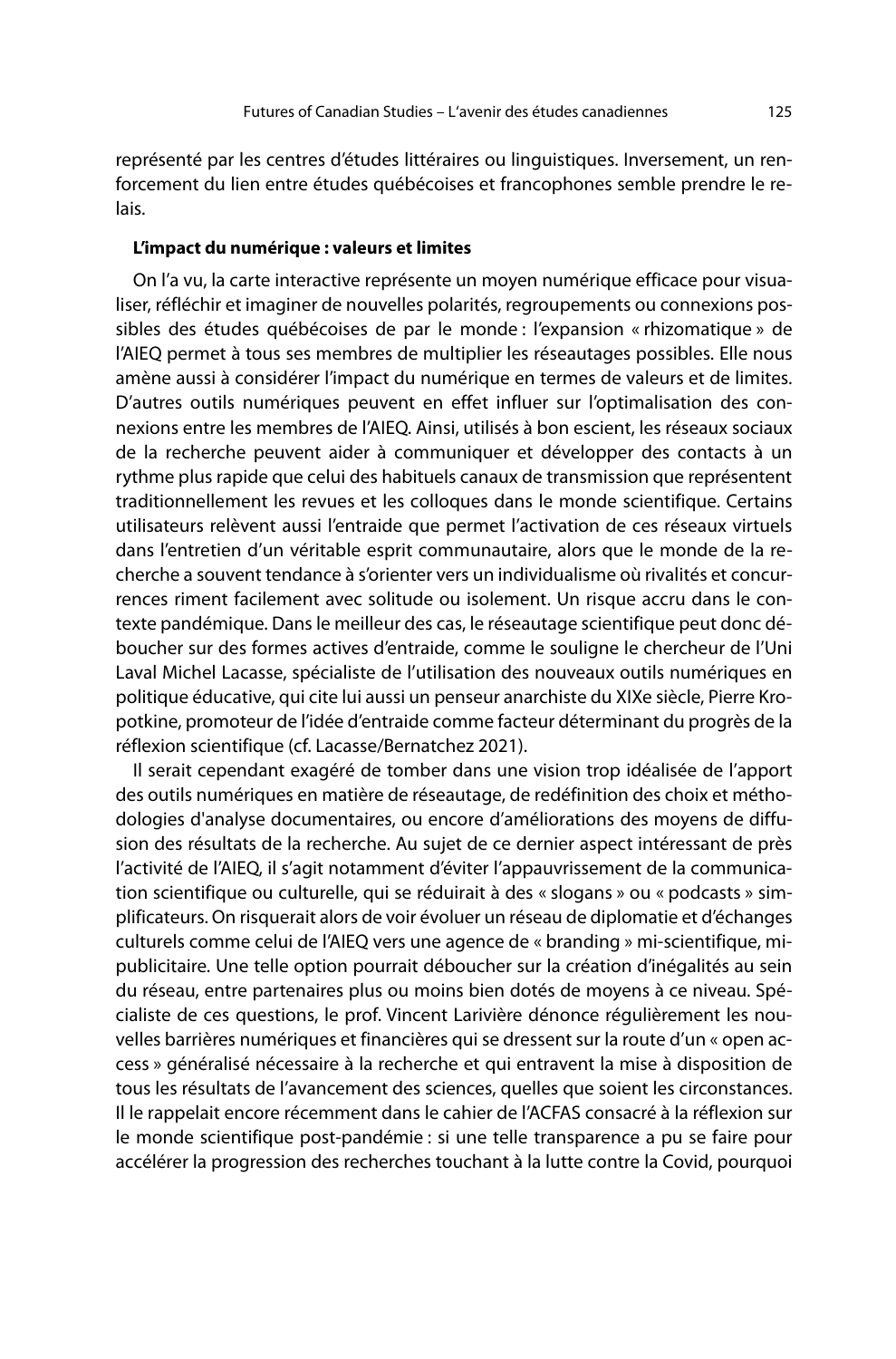ne pas en faire une règle en toutes circonstances et dans tous les domaines scientifiques ? (cf. ibidem)

Cette ouverture d'accès sans concessions apparaît déterminante pour assurer une diffusion des études québécoises aussi large et mondiale que possible, à une époque où l'accélération du virage numérique peut laisser encore plus nettement sur le bascôté des autoroutes de l'information scientifique des milieux de recherche provenant de pays moins bien dotés en outillage informatique de pointe ou inégalement connectés. Présente en Inde, en Amérique Latine et depuis peu sur le continent africain, l'AIEQ doit apporter sa pierre à réduire la fracture numérique en engageant des programmes de formation et d'échanges scientifiques susceptibles de connecter et mettre en réseau un maximum de chercheur.e.s intéressé.e.s par des études québécoises, souvent reliées plus largement au champ des études francophones. Les expériences de bourses de formation à distance mises en place récemment par l'AIEQ en partenariat avec l'Agence universitaire de la Francophonie vont dans ce sens et sont appelées à se multiplier. Québec et Francophonie, un lien qui ne signifie pas « dilution » mais peut au contraire être bénéfique pour l'élargissement des connaissances et pratiques autour des études québécoises. Le certificat d'études avancées en études francophones mis en place récemment par le CEQF et l'équivalent suisse de la TELUQ, l'institut universitaire UniDistance, permet ainsi à des boursiers du Maghreb et de l'Afrique subsaharienne soutenus par un partenariat AIEQ/AUF de bénéficier d'enseignements intégrant largement des thématiques québécoises, à l'image de ceux qu'y dispensent Paul Bleton, Daniel Chartier et Anne Trépanier dans leurs spécialités respectives<sup>2</sup>. L'espoir est de voir ainsi à terme le réseau des études québécoises bénéficier davantage de l'apport culturel des chercheur.e.s africain.e.s, plus aisément connectés à notre réseau grâce à cette amorce numérique.

Pour conclure sur ce point, j'aimerais souligner qu'au-delà du numérique et de ses potentialités de connexions infinies mais parfois inégales ou sélectives, le besoin de connaissance réelle et d'échange présentiel demeure entier pour les « primates sociaux académiques » que nous sommes toutes et tous. À titre d'exemple, le monde des revues, véhicule privilégié de la sociabilité intellectuelle, du débat scientifique et de la promotion des recherches de pointe se doit de demeurer dynamique et accessible à tout un chacun au temps du numérique. De même, si mettre autant que possible « de la présence dans les études à distance » apparaît comme un moindre mal dans le contexte de nécessité que nous sommes en train de traverser, il reste que pour la relève, jeunes chercheur.e.s attiré.e.s par les études québécoises en Europe comme ailleurs, le premier pas, celui de la découverte, demeure souvent celui effectué lors d'un séjour de moyenne ou longue durée dans la Belle Province. C'est dans ce sens que selon les objectifs réitérés de l'AIEQ, le monde post-pandémie doit demeurer ouvert aux bourses de formation et séjours de recherche organisés au bénéfice de la relève extérieure : c'est ainsi que cette dernière produira à terme des recherches

<sup>2</sup> A propos de cette formation : https://unidistance.ch/cas-etudes-francophones/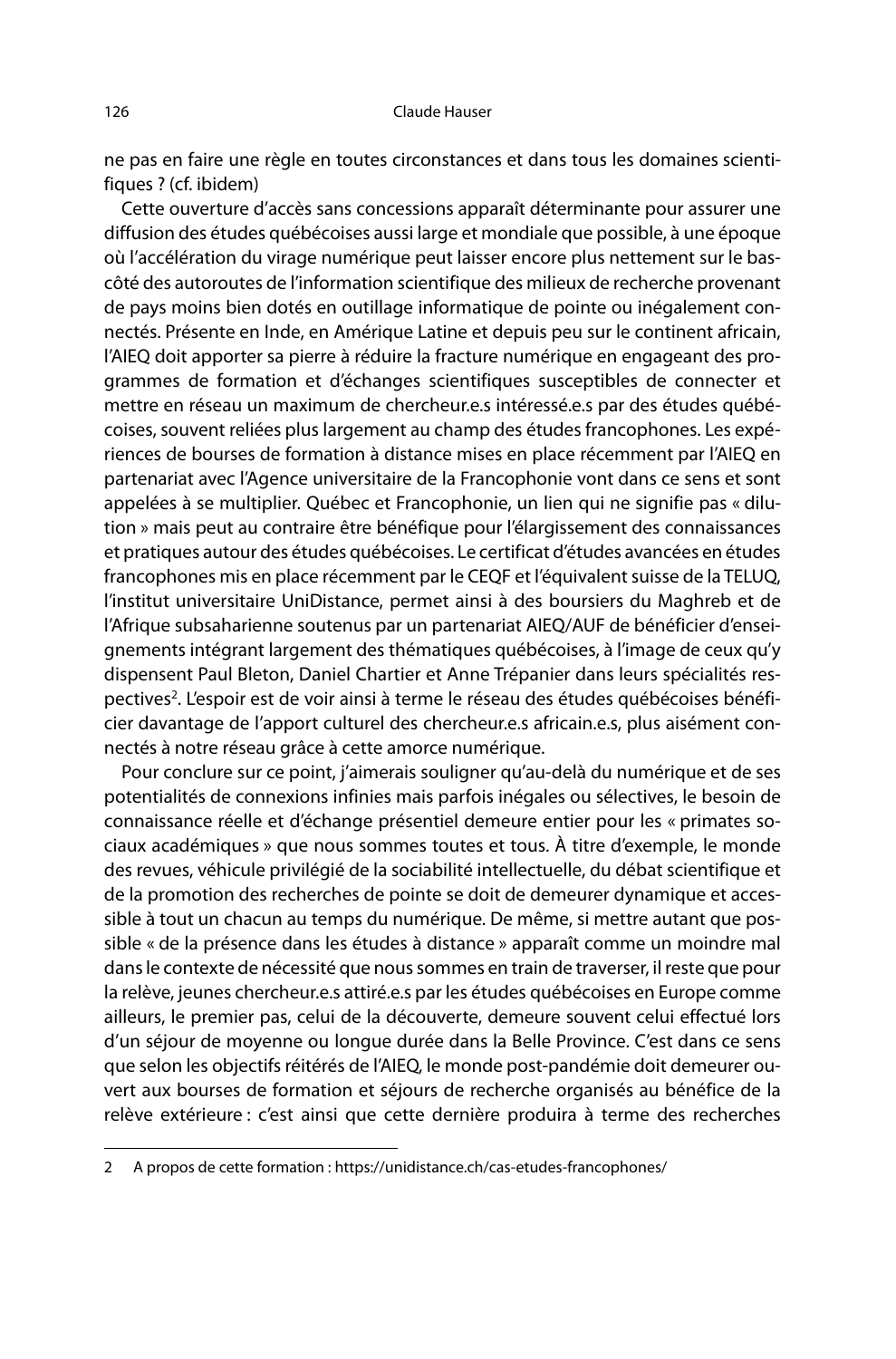novatrices, car stimulées par des regards décentrés, dans le champ très travaillé des études québécoises.

### **De « nouveaux récits québécois » comme valeur d'échanges ?**

Quel type d'études québécoises est en effet à promouvoir prioritairement à l'étranger ? Micheline Cambron s'interrogeait dans son essai fondateur de 1989 sur « quel récit, quelle histoire nous racontons-nous » ? (Cambron 2017) Elle soulignait également que tout récit collectif admis par une société est à la fois un processus évolutif marqué par l'histoire, et qu'il est aussi influencé par son image projetée à l'extérieur, qui peut le transformer en retour. La diffusion des études québécoises à l'étranger, leur vie propre sous l'impulsion et le regard particulier des milieux de recherche extérieurs au Québec, tous ces échanges culturels et scientifiques contribuent d'autant plus à faire évoluer le récit et le discours culturel sur le Québec qu'ils sont structurés depuis un quart de siècle, sous l'égide de l'AIEQ, et peuvent circuler au travers d'un réseau de connaissances « dopé » par les effets de sa double nature virtuelle et réelle.

On est bien éloigné aujourd'hui de la « canadianisation » des sciences sociales intervenue en réaction au risque « d'états-unisation » de l'enseignement universitaire au cours des années 1970, mis en évidence par l'article de Fernand Harvey (2001, 60- 61) dans la revue Globe. Ce cordon ombilical distendu, la diplomatie culturelle québécoise a pris son envol voici un quart de siècle, portée par les valeurs d'indépendance de la recherche, de primauté de l'excellence scientifique et de mise en valeur extérieure d'une création culturelle reconnue sur son territoire. L'AIEQ a joué depuis sa création un rôle décisif dans la vitalité de ce processus, orienté au fil des ans vers la mise en valeur de projets de plus en plus intégrateurs et interdisciplinaires, au service de la découverte de la société québécoise, de l'enseignement comme de l'apprentissage de ses composantes fondamentales. À l'ère numérique, il apparait aujourd'hui indispensable que l'AIEQ puisse disposer de moyens accrus en matière de communication et de diffusion de ses activités par le monde. Coordonner en l'anticipant suffisamment une tournée d'auteurs québécois, prévoir l'enregistrement et la rediffusion en ligne, pour un public élargi et mondialisé, d'une activité scientifique programmée par un seul Centre d'études québécoises, nécessitent l'engagement de nouvelles forces disposant d'une bonne maîtrise des outils numériques. Encore faut-il que celles-ci soient motivées par le partage de valeurs communes et d'un récit culturel québécois consciemment défini.

Ce « récit fondamental », tissé par les rapports entre le culturel et le social, prend aujourd'hui des accents différents de ceux qui l'ont constitué à l'époque de la Révolution tranquille. Tout en continuant à représenter un socle fondamental pour l'identité et la société québécoise contemporaine<sup>3</sup>, ce récit et ses valeurs sont aujourd'hui réinterprétées et diffusées à l'extérieur du Québec sous l'influence de nouvelles priorités et préoccupations. À la mise en évidence presque messianique d'un modèle

<sup>3</sup> Voir à ce sujet la synthèse récente de Martin Pâquet et Stéphane Savard (2021).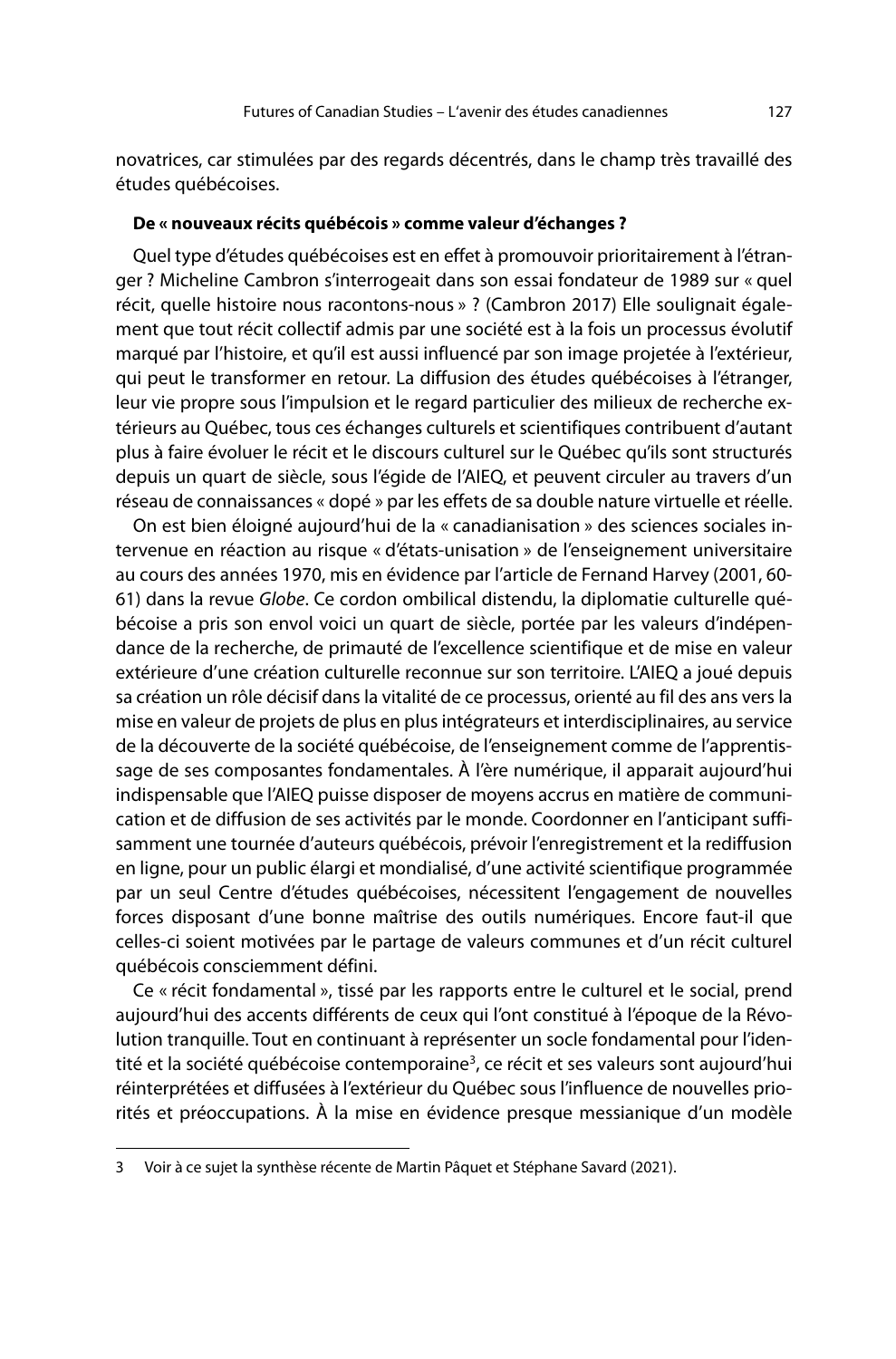#### 128 Claude Hauser

culturel et social dynamique, aimanté par la quête d'une indépendance inscrite comme principal horizon d'attente s'est peu à peu substituée l'analyse critique d'une société à la fois distincte et ordinaire dans ses rapports au monde extérieur. À titre d'exemple, aux réinterprétations fondamentales du passé européen qu'entraîne l'essor des études postcoloniales fait écho l'attention enfin primordiale accordée à la place des peuples autochtones dans l'histoire et l'actualité des sociétés canadiennes et québécoises. Aux récits acquis à la cause des progrès technologiques qui ont construit l'essor d'un Québec hydro-électrique en marche vers une modernité gage d'indépendance — tout au moins énergétique — font aujourd'hui place les mises en évidences des impacts environnementaux sur le territoire et les populations locales provoqués par de tels choix de société, qu'il s'agisse du bassin du Saint-Laurent ou de l'exploitation des forêts boréales. Dans ses réflexions de fond sur les identités et appartenances nationales, le philosophe Alfred Grosser (1977, 12) soulignait combien il est important pour l'avenir d'une nation que le point de vue critique sur l'histoire de celle-ci puisse être compris et assumé par tous les membres de la société civile ? Le milieu de la recherche au Québec a déjà fait un long cheminement dans cette direction. Ces nouveaux questionnements critiques apparaissent ainsi bienvenus en ce qu'ils permettent de réorienter le récit culturel québécois, modifiant ses contours et sa perception pour celles et ceux qui l'observent et l'étudient hors de ses frontières.

Les études québécoises ont ainsi depuis quelques années déplacé ou multiplié leurs centres de gravité, qu'il s'agisse des extensions vers la nordicité ou l'hivernité, loin des seuls rivages du bassin laurentien, ou des focalisations vers l'étude socio-culturelle des villes modelées par les phénomènes migratoires, à l'image d'un Montréal dont le riche patrimoine littéraire, artistique ou chansonnier est devenu une valeur culturelle d'exportation québécoise productive et largement discutée. On pourrait multiplier les exemples de ces glissements de récits, en soulignant aussi l'intérêt croissant pour les écritures migrantes, féminines et autochtones dans la littérature québécoise diffusée à l'étranger, ainsi que les approches sociales et socio-linguistiques du champ littéraire québécois volontiers replacé dans son environnement francophone. La nomenclature des titres parus dans la collection programmatique du CRILCQ « Nouvelles études québécoises », qui se veut pionnière dans le déplacement des frontières disciplinaires et le renouveau épistémologique, en est une belle illustration, comme la table des matières de l'ouvrage récent Je me souviens, j'imagine (Caumartin et al. 2021) qui revisite les « lieux » de la mémoire collective québécoise. Enfin, relevons que ce glissement s'accompagne d'une extension du champ culturel classique vers l'analyse des phénomènes de la culture de masse à fort impact social — des récits culturels admis par l'ensemble de la société et largement diffusables, via l'oralité… — qui comme la chanson, le spectacle vivant ou le sport, objets contemporains de la culture, contribuent à renouveler l'intérêt de la recherche internationale pour la société québécoise, au même titre que l'expertise méthodologique québécoise en sciences humaines.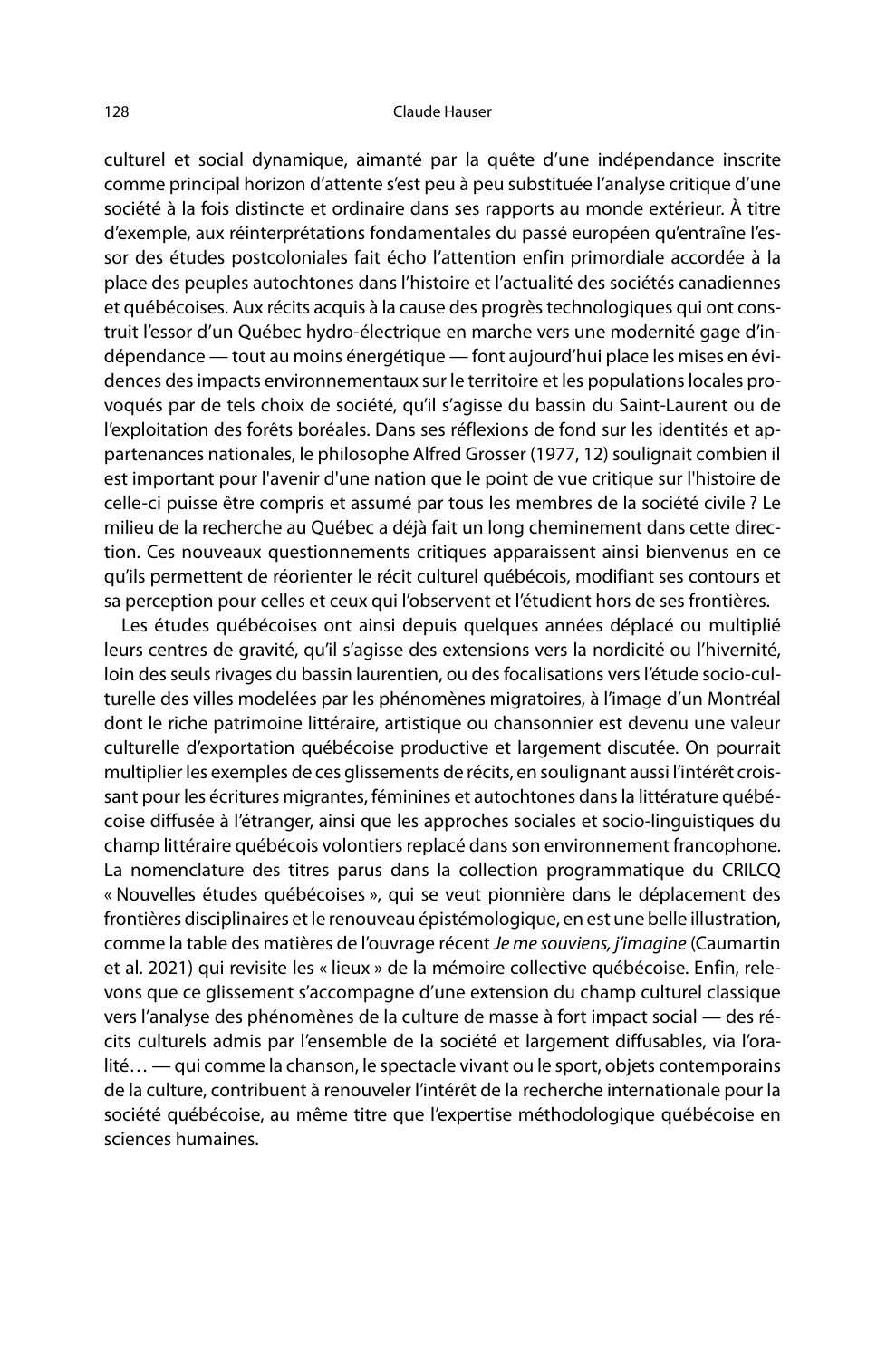Un tel brassage de valeurs, de pratiques de création et de recherche à propos du Québec ne signifie nullement une perte de sens ou une dilution pour la promotion des études québécoises à l'étranger. Bien au contraire : orientées par une conception de la diplomatie culturelle fondée sur les valeurs d'échange, d'indépendance de la recherche et d'esprit critique, l'internationalisation des études québécoises a un avenir prometteur devant elle, pour autant que celles et ceux qui la font vivre, autorités politiques, administratrices et médiateurs culturels, chercheuses et chercheurs, artistes, étudiants se retrouvent dans cette « communauté de souffrances, d'intérêts, de besoins, d'aspirations » qui peut les réunir, sur la Terre comme sur la Toile.

Claude Hauser est professeur ordinaire au département d'histoire contemporaine de l'Université de Fribourg, Suisse. Il est aussi fondateur et co-directeur du Centre suisse d'études sur le Québec et la Francophonie.

#### **Bibliographie**

- Cambron, Micheline, 2017, Une société, un récit. Discours culturel au Québec (1967-1976). Montréal : Alias.
- Caumartin, Anne/Julien Goyette/Karine Hébert/Martine-Emmanuelle Lapointe (dir.), 2021, Je me souviens, j'imagine. Essais historiques et littéraires sur la culture québécoise. Montréal : Les Presses de l'Université de Montréal.
- Chartier, Daniel, 2012, « Les études québécoises : institutions, regroupements, programmes, avenir », Tangence, 100, 105-120.
- ----, 2003, Les études québécoises à l'étranger. Problèmes et perspectives. Québec : Editions Nota Bene.
- Girard, Catherine/Guy Laforest/Isabelle Laforest-Lapointe/Félix Mathieu/Jean-Philippe Warren (dir.), 2020, Penser l'après-Covid-19, Montréal : Acfas Magazine.
- Grosser, Alfred/Noël Copin, 1977, Noël Copin interroge Alfred Grosser. La passion de comprendre. Paris : Le Centurion.
- Harvey, Fernand, 2001, « Le développement des études québécoises dans le monde », Globe, 4.2, 59- 81.
- Lacasse, Michel/Jean Bernatchez, 2021, « Parcours de réseautage », Acfas Magazine, 21 octobre 2021, https://www.acfas.ca/publications/magazine/2021/10/parcours-reseautage (consulté le 17 novembre 2021).
- Niederehe, Hans-Josef, 1996 (dir.), Etudes québécoises : bilan et perspectives. Actes du Colloque de Trêves, 2-5.12.1993. Tübingen : Max Niemeyer Verlag.
- Pâquet, Martin/Stéphane Savard (dir.), 2021, Brève histoire de la Révolution tranquille. Montréal : Les Editions du Boréal.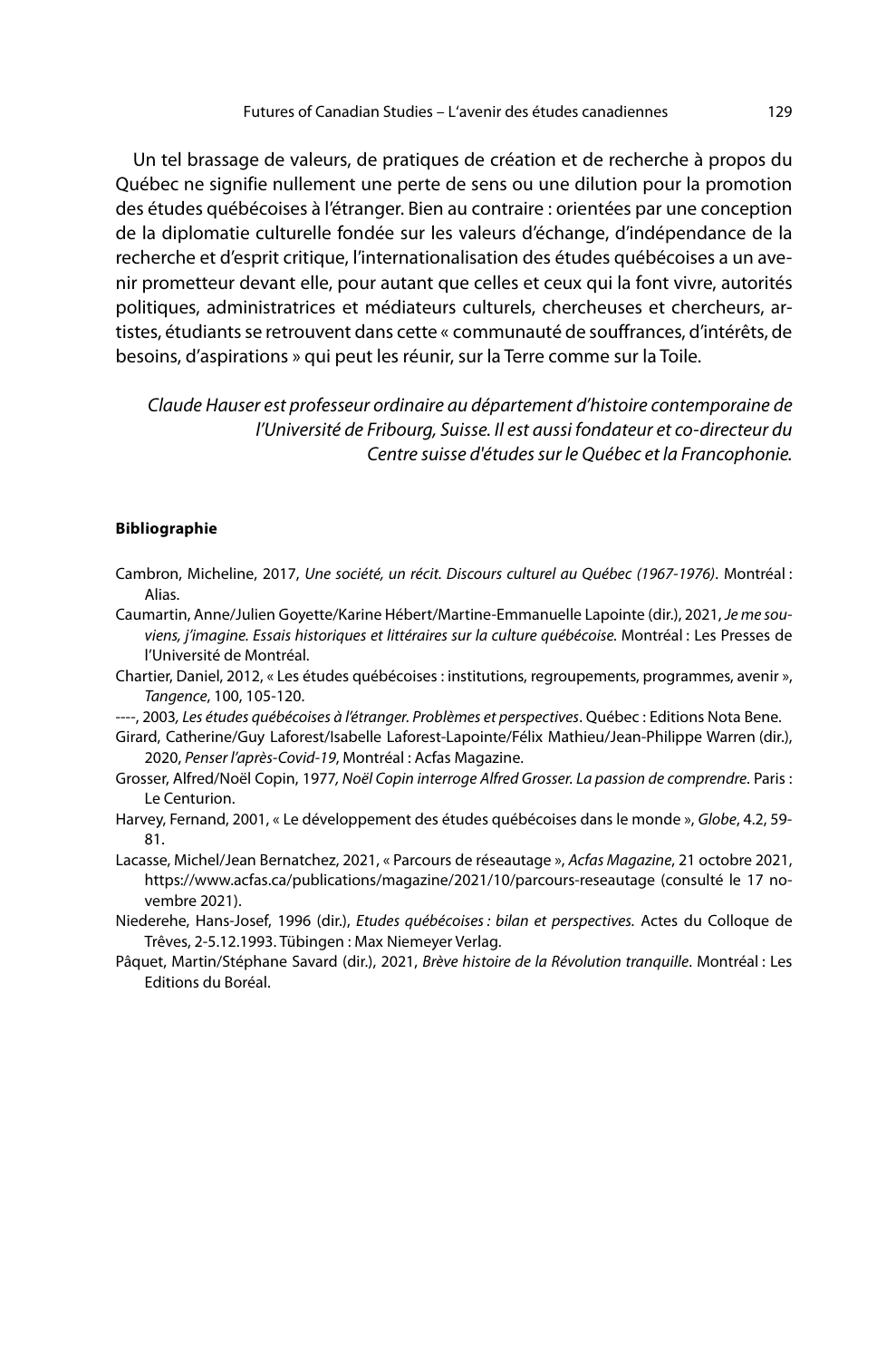## A GNIESZKA R ZEPA

## **So Here We Are … What Next? A Polish Perspective**

While Canadian Studies is, everywhere, still a relatively new area of academic endeavour, it is even more so in Eastern and Central Europe, where after some timid beginnings in the 1980s, it started to develop robustly only in the 1990s. The rapid rise of interest in Canada among individual scholars and institutions of higher learning in Poland was stimulated by an extensive promoting and funding effort on the part of Canadian government through the Canadian Embassy in Warsaw, though the networking effort of the few established Polish Canadianists active at the time was essential to the success of this endeavour. That the seed money was not thrown on barren ground was obvious—many young scholars (including myself) in the humanities were more than ready to venture beyond the ruling paradigms of American, British and French Studies, while students were actively looking for new, more diversified course offerings. Polish and, in general, Central European Canadianists were in many ways supported by colleagues and Canadian Studies organisations from Western Europe. For a while, for example, several places were reserved for us to participate in the impressive conferences in Grainau organised by the Association for Canadian Studies in German-speaking Countries, which also provided a venue for early meetings of what developed into the (now defunct) Central European Canadian Studies Network (Sparling 2020). As a result, in 1998 Polish Canadianists founded the Polish Association for Canadian Studies (PACS; Rzepa/Soroka 2008), which in time became member of the International Council for Canadian Studies. The organisational framework helped to draw new scholars into the field, providing financial support for researchers—most of it courtesy of Canadian government, through a number of grant programs—but also creating a supportive professional community. Polish universities started not only to look approvingly at new courses on Canada, but also to support the creation of Canadian Studies-centred administrative units (variously called throughout the years departments, chairs, centres, or research units). The majority were and are part of (or attached to) English or French Departments and focused on literature and culture, though history and sociology are also relatively strongly represented.

The sudden change in Canadian public policy resulting in the withdrawal of funding for foreign Canadianists and Canadian Studies organisations by the Harper government in 2012 had in the long run, as many have remarked before me, a visible and negative impact on the field (Brooks 2019). In Poland it has resulted not so much in a slow-down of research and teaching activities, but in lowering the attractiveness of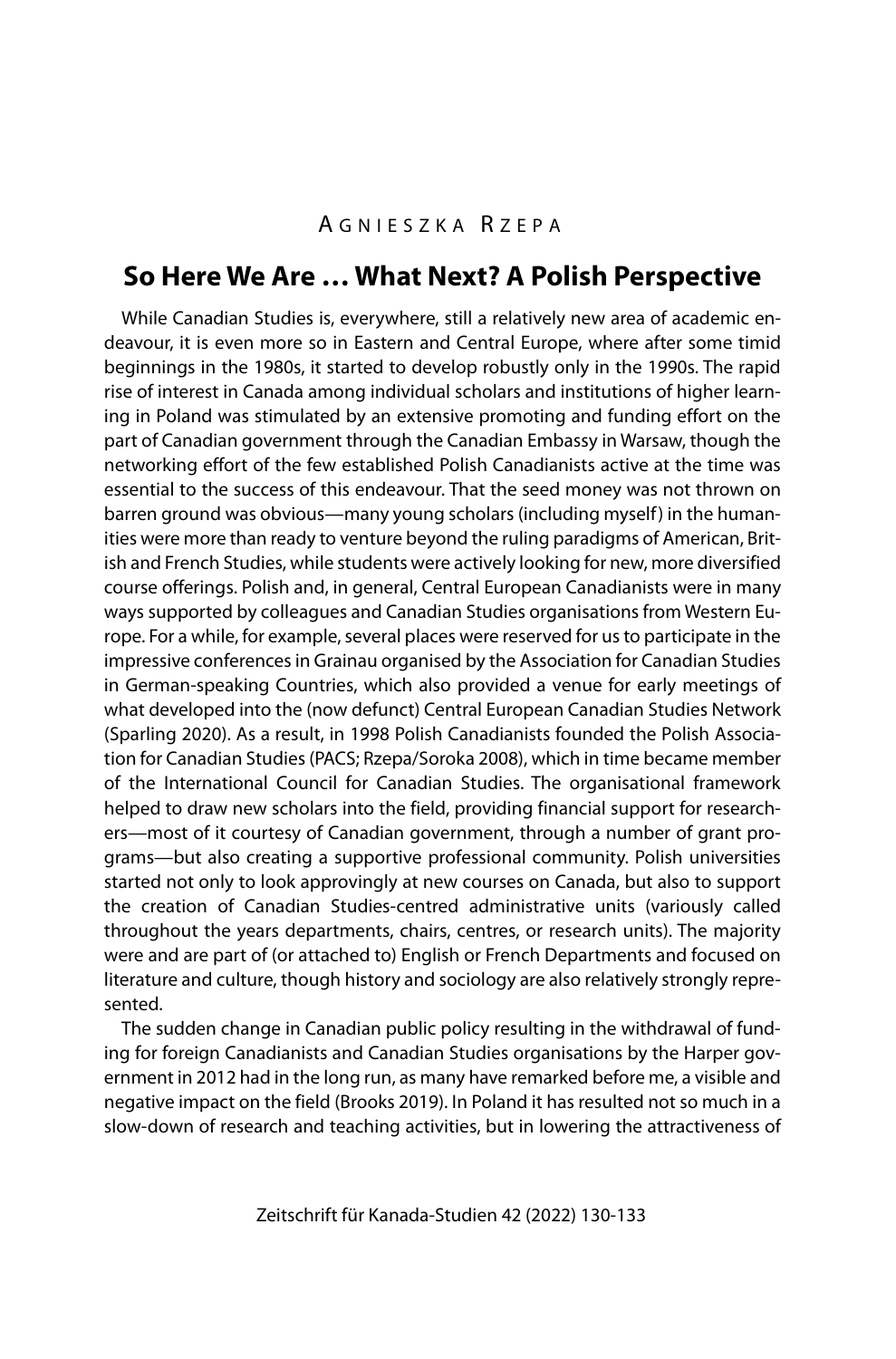the field for students and new scholars, which has had long term negative consequences. It also left organisations such as PACS, which has a non-profit status and at the moment relies solely on membership fees from its (roughly) 100 members, struggling. While both the organisation and established scholars keep going, it is becoming increasingly clear that as Polish Canadianists we are barely reproducing ourselves—in spite of the fact that our research continues unabated, we have managed to maintain roughly the same level of organisational and popularising activity, and Canadian studies courses still generate interest among students.

Have all the black clouds gathered just because the manna of Canadian dollars was withdrawn from us? Certainly not. The economic reasons are deeper, structural, and related strongly to the general devaluation of the humanities resulting more recently in lowered governmental funding not only in Poland, but also throughout the region. Institutional changes in Poland, stemming from the recent reform of our higher education system, are another significant factor. In view of all those factors, but also due to broader changes in literary studies, as a literary scholar focusing specifically on English-speaking Canada, I believe that the field will have to change significantly, but at the same time that the potential for such significant change is limited. Literary studies on Canada to a large extent faces the same challenges as literary studies in general, a discipline whose "self-definition has been influenced by the obligations that accompany its incarnation as a subject of university study and assessment" (Butler 2018, 125).

One aspect of the necessary change is a further redefinition of the relationship between literary studies (not only inflected by Canada) and the digital text, as well as orality and visuality in their different aspects. Other borders also need to be transcended or rethought: those of national literatures in general. Right now, our research tends to be mostly encapsulated in national containers, which is perpetuated by university structure and encouraged by study programs. I am convinced that it would be most productive to more radically challenge the national/ist paradigm in our research and place our studies of Canadian literature in broader, transnational and transcultural contexts, also in view of further decolonisation of our field (Clarke 2021). This is essential in particular for those studying diasporic or indigenous texts, but not only. At the same time, alas, I also see this approach as potentially dangerous for our institutional survival. Even though the course of our research is not determined by our teaching responsibilities and university structure, the two are interconnected, as institutions of higher education hire on the basis of research excellence, but also teaching capability. While Polish Canadianists have now a secure foothold in their institutions, the majority work within units that do not focus specifically on Canada, but rather, say, on (North) American literature. I still remember the times when in English or French departments any interest in literatures other than those of the UK, US and France was treated as a negligible foible. While times have changed, I do not think Polish institutions are ready to reach beyond national/ist paradigms in their structure and teaching.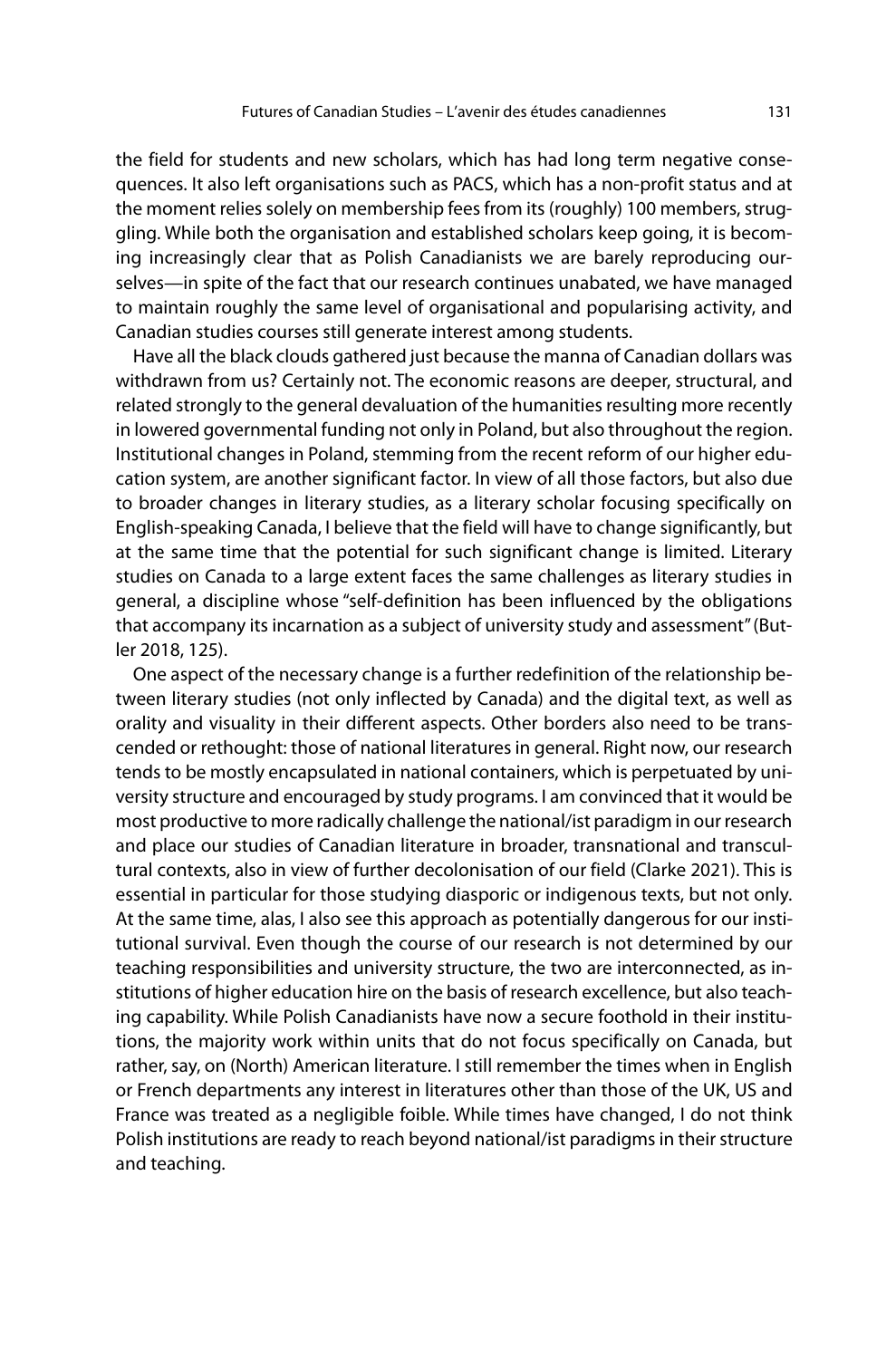#### 132 Agnieszka Rzepa

This brings me to the institutional context within which we function. Polish higher education went through a major reform three years ago, part of which was a change in the quality assurance and evaluation system, which now focuses on the evaluation of academic achievement within broadly defined disciplines (such as literary studies or linguistics) represented at a university, rather than within separate departments. Disciplines, on the other hand, are centrally funded (both in terms of teaching and research) in accordance with the centrally estimated "cost coefficient", which is the lowest for, among others, literary studies and language studies. This has left those traditionally underfunded disciplines struggling for money, especially at smaller universities. While Polish scholars are served by several research-funding agencies, which have supported research in the humanities based on competition and external blind reviews, they are now under threat. The current Minister of Science and Education is planning, for example, a major overhaul of the National Science Centre citing 'scandalous' reviews, lack of transparency and big-university bias, especially in the humanities, while the real reason seems to be his own strong ideological—nationalistic and religious—bias. The Ministry has in many ways been trying not only to promote and fund 'patriotic', laudatory, Poland-focused research and 'Christian values' in the humanities, but has also ridiculed and threatened fields of inquiry that do not tie in with the political and social strategy of the ruling party—such as, in particular, gender and LGBTQ+ studies, and anything loosely defined as 'leftist'. All this produces a turbulent and potentially hostile environment for a literary scholar focusing on Canada. While so far we are not, in real terms, constricted in our research, the ruling discourse as described above, coupled with attenuated financing is worrying.

The pandemic has additionally limited the possibility of research trips and conference travel. Paradoxically, however, it has also alleviated some of the financial concerns, and allowed us to participate in many more current debates and to forge stronger connections with foreign colleagues by allowing online participation in events and conferences. The sudden democratisation of access has also made it possible for us to strengthen the impact of a variety of outreach events we organise with general public and students in mind. This is essential, as the survival of Canadian literary studies in Poland crucially depends on our attractiveness—our ability to draw students and foster new scholars to ultimately take over from the generation that was institutionalising Canadian Studies in Poland in the 1990s.

Agnieszka Rzepa is Professor of Canadian Literature at Adam Mickiewicz University in Poznan, Poland. She is also founding member and former President of the Polish Association for Canadian Studies.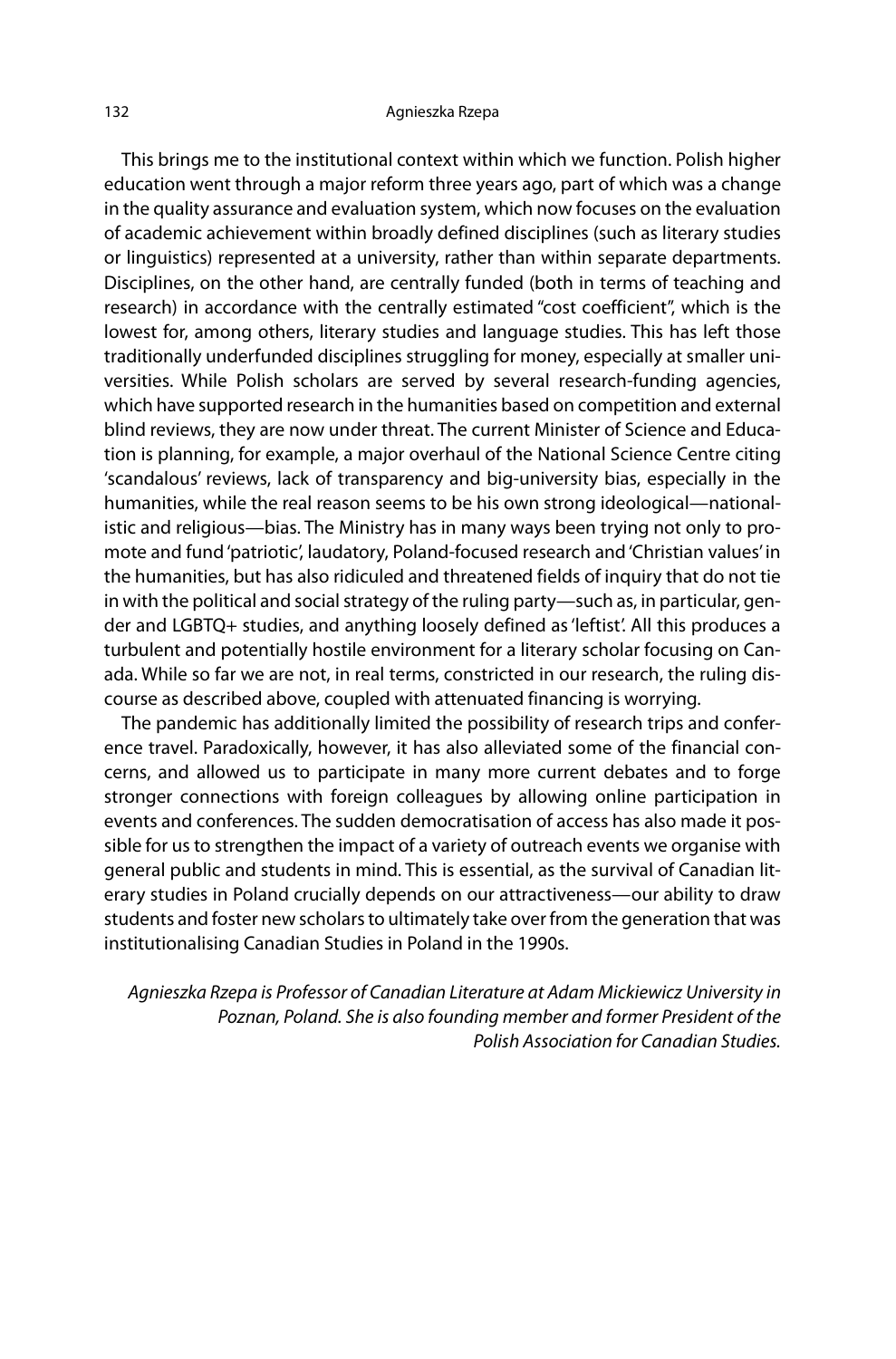### **References**

- Brooks, Stephen (ed.), 2019, Promoting Canadian Studies Abroad: Soft Power and Cultural Diplomacy, New York: Palgrave Macmillan.
- Butler, Catherine, 2018, Literary Studies Deconstructed. A Polemic, Palgrave Macmillan, https://doi.org/10.1007/978-3-319-90475-7\_6.
- Clarke, George Elliott, 2021, "Yet Another Effort, Canadianists, If Ya Wanna Effectively Decolonize …", Zeitschrift für Kanada-Studien, 41, 181-185.
- Rzepa, Agnieszka/Tomasz Soroka, 2008, "PACS and Canadian Studies in Poland", TransCanadiana. Polish Journal of Canadian Studies / Revue Polonaise d'Études Canadiennes, 1, 9-17.
- Sparling, Don, 2020, "Canadian Studies in the Czech Republic and Central Europe—A Personal History", Ad Americam. Journal of American Studies, 21, 139-152, https://doi.org/10.12797/AdAmericam.21.2020.21.10.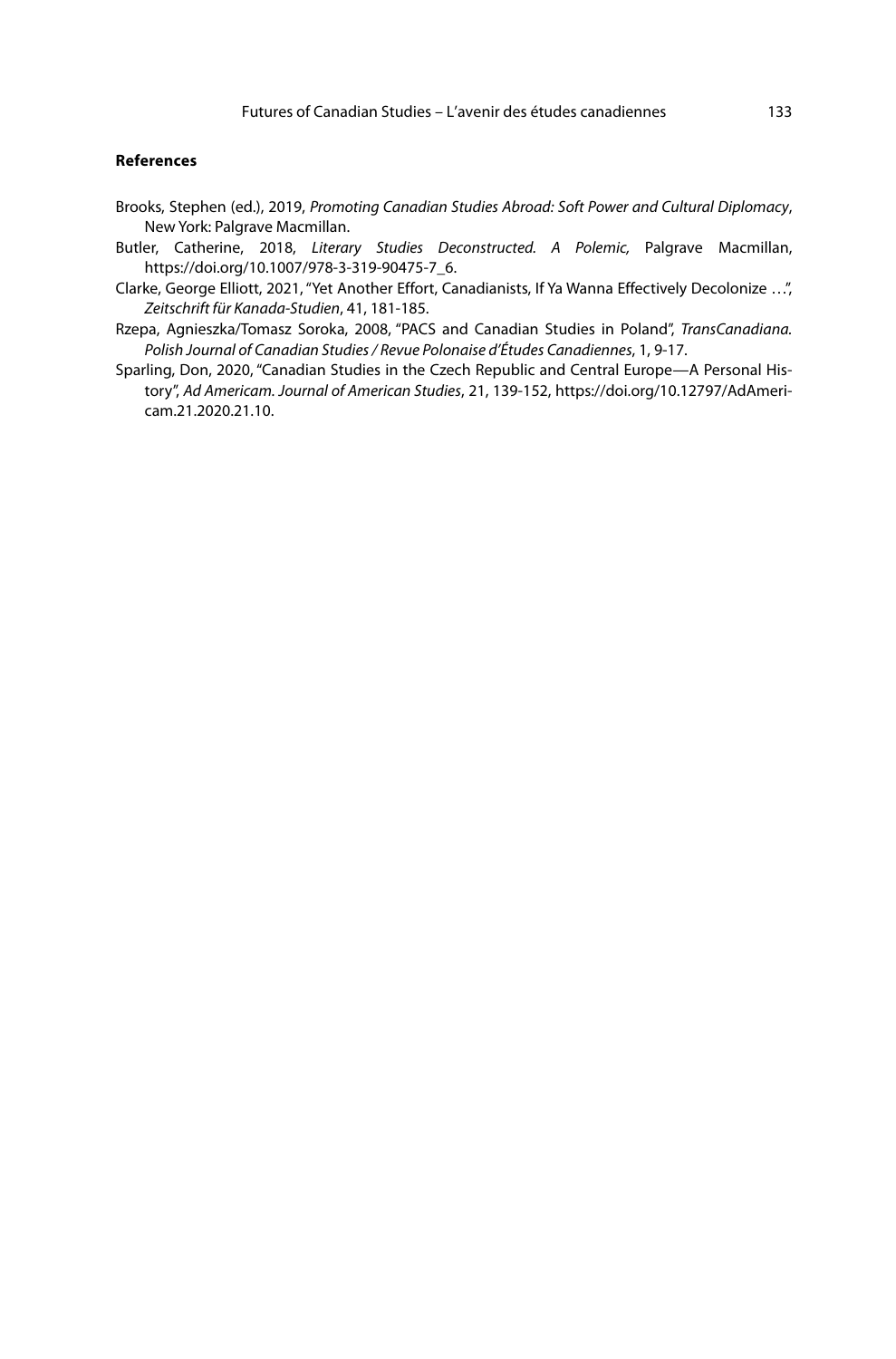## JANNE KORKKA

# **A Northerner Looking North: Canadian Studies in the Nordic Countries**

As a Canadian literature scholar based in Finland, I and my Nordic colleagues who engage in Canadian Studies have always operated within loose multinational networks. The primary Nordic network for Canadian Studies is the Nordic Association for Canadian Studies/l'Association nordique d'études canadiennes (NACS/ANEC), in which I have been involved in various roles for over twenty years. The association operates across the five Nordic countries: Denmark, Finland, Iceland, Norway and Sweden. My first encounter with NACS and the wider global Canadian Studies network behind it was in 1999, when as an aspiring young researcher I was finishing my MA thesis and stepping into PhD research, and received a modest but immensely enabling NACS travel grant to go to Canada for research. I continued to attend the association's events through the next decade, published under its auspices, gained immensely valuable contacts in Canada and European sister associations in Canadian Studies, and finally in 2011 became a member of the NACS executive board, where all five member countries are represented. I have now served as the association's president since 2015.

During this time, as fellow Canadianists will know, I have witnessed seismic changes in the opportunities for doing Canadian Studies in the Nordic region and beyond. I do not wish to fill this essay with personal anecdotes, but I wish to propose that some of my own experiences speak to both the historically precarious institutional position of Canadian Studies in Nordic university education and research, and to the tenacious mutability of Canadian Studies as a research field. The latter, I believe, is a core strength that can be used to re-orientate the field when governments adopt new funding priorities and co-operative networks change.

At Nordic universities, Canadian Studies was never established as a discipline of its own, but opportunities for research and teaching on Canadian topics have been found and crafted in particular within the fields of English and French studies (for literature and language), history and political science. There are no Canadian Studies degree programmes in the Nordics, and to my knowledge there are no university jobs which would be defined primarily as a position in Canadian Studies. So, in the times up to 2012 when the Understanding Canada programme and its predecessors provided Canadian government funding, Nordic Canadianists received a much-needed boost for building the network and creating new teaching and research opportuni-

Zeitschrift für Kanada-Studien 42 (2022) 134-138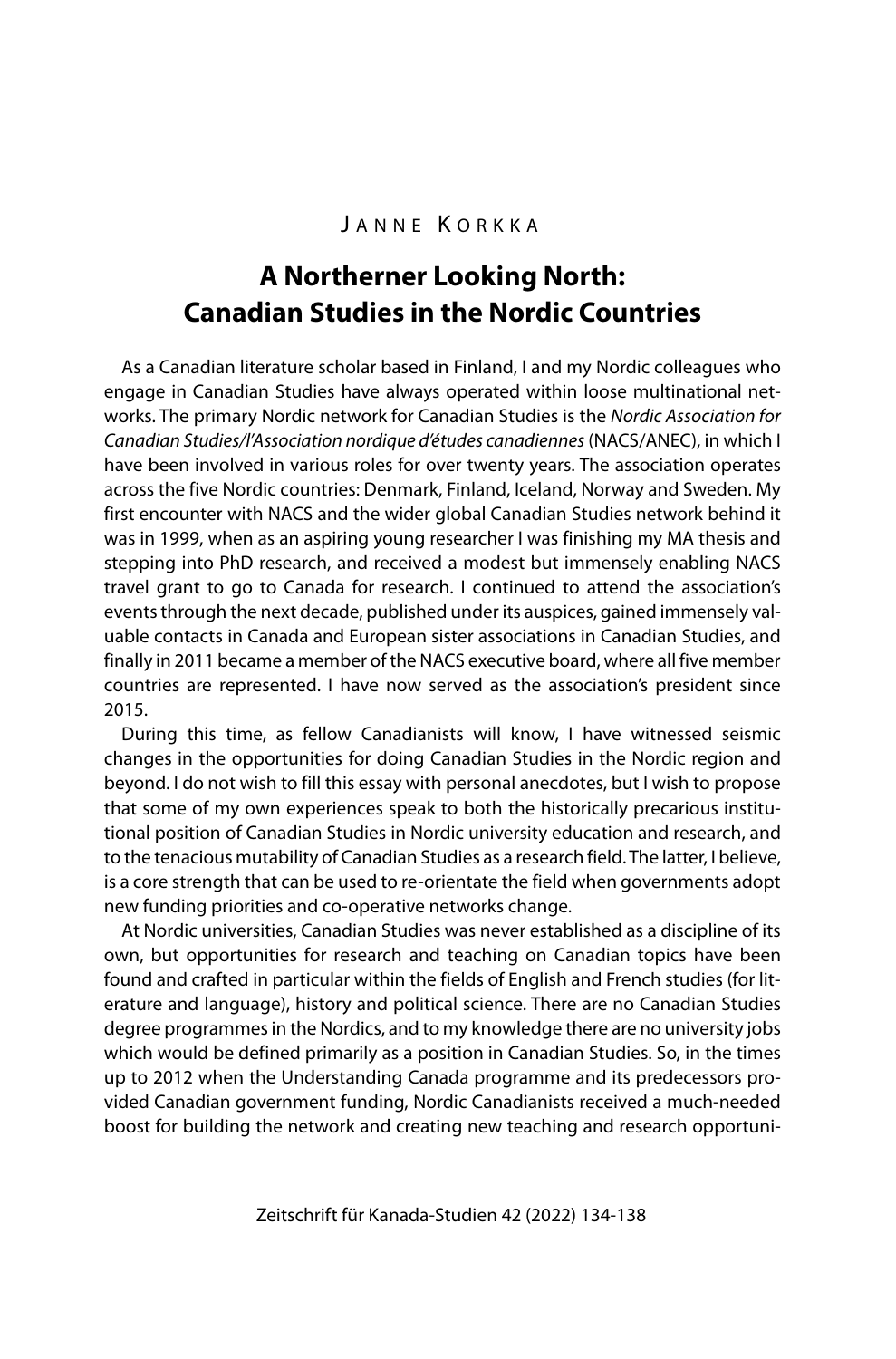ties, but also heavily depended on national and university-level resources to be committed to Canadian Studies before they could hope to build anything new. Since NACS began its operations in the 1980s, these endeavours found success from the University of Aarhus in Denmark to Gothenburg and Lund in Sweden and Oslo and Tromsø in Norway. In Finland, the universities of Helsinki, Tampere and Turku and in Iceland, Reykjavík and Akureyri, have all taken their turns in hosting individual scholars and small groups working on Canada and continue to do so. After the closing of Understanding Canada in 2012, those national and university-level resources became both paramount and increasingly scarce.

In the resulting processes of scaling down Canadian Studies activities, the Nordic countries have returned to a loose pan-Nordic network of the early years of NACS. Parts of the network have withered but persistent individuals have found success in keeping it alive across the five countries. As a result, for example Turku remains the Finnish stronghold for Canadian Studies. I do not want to exaggerate the level of Canadian Studies teaching activities at Turku: on a lean year, the University of Turku offers one course which focuses solely on Canadian Studies, and I am the person teaching it (though I do also sneak some Canada into all literature courses I teach). On a better year, the university offers two such courses, and I am the person teaching both of them. I am encouraged by the fact that I have in recent memory some years of plenty when the university offered three courses on Canada, and someone else was teaching the third one.

NACS is however a network of research more than teaching, and that is the area where the association best shows the tenacious mutability that I raised above. Munroe Eagles in a special section in Zeitschrift für Kanada-Studien raises the concept of 'new area studies'/NAS (adopted from Hodgett and James 2018) to suggest a "reinvigorated and new Canadian Studies" (Eagles 2021, 178) which would prioritise bringing together intersecting but previously too often separated modes of analysing place, space, culture, language etc. in new ways. As a Nordic Canadianist, I am eager to jump on board. In the 'new Canadian Studies' Eagles proposes, I see some reflections of the kind of practices that the Nordic Canadian Studies community since the early days used as a way of bringing together researchers who would never find a Canadian Studies research community in their own university or, in leaner times, even their country. I want to be clear that I am not suggesting that we Nordics invented the 'new Canadian Studies' Eagles proposes long before anyone else. Instead, when I look back at the NACS conferences I have attended in the past twenty years, I see strong undercurrents of people from various disciplines being brought together in multidisciplinary and multi-area discussions in ways that have been much rarer in for example some language and literature conferences I attended during the same period of time. Looking back, these interactions for their part pushed me in my work on literature to turn to particular considerations of space informed by social sciences, philosophy, linguistics and of course area studies. This helped me interpret an overwhelming spa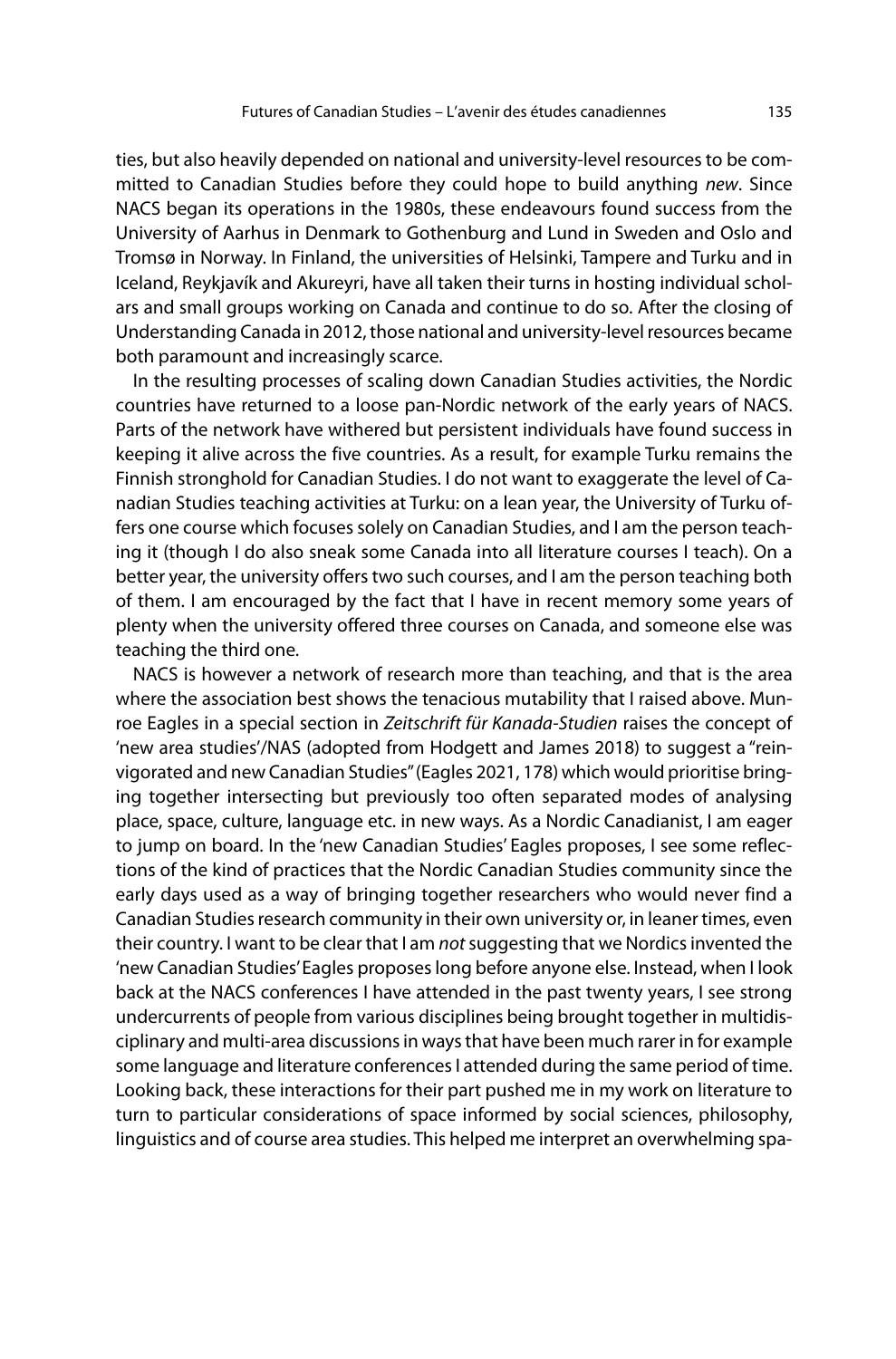tiality that I found in literary works engaging with Western and Arctic Canada, a spatiality that has marked much of my published work and which I still continue to decipher. Much remains to be done to cultivate these undercurrents to full blossom, but these tenacious seedlings arise from the mutability of a network which was never able to rely on a stable institutional position (I am not saying such a position is a bad thing, just a very different setting). In the absence of such a position, the network figured out something different to rely on in its desire to build something new.

The need to yet again build something new in Canadian Studies networks partly arises from a funding crisis imposed from outside the field itself, but of course also from climate change or sudden crises such as the covid-19 pandemic. I want to insist that fields like Canadian Studies do not need a crisis or major upheaval imposed on them from the 'outside' as the only means to renew themselves. Yes, after the funding crisis the research community has come up with new ways and means to conduct Canadian Studies when it lost previous resources and structures. Yet it is already in the nature of a field of study like this to continuously remake itself, just like the target of its enquiry does. By that, I refer to Canada as a cultural, historical, geographic etc. entity which houses conflicting ideas and desires about itself and the people and Nations living within and moving across its particular set of boundaries. The Canadian Studies community may have been 'indoctrinating' previous new generations to the idea that it is a good idea to do Canadian Studies, but the community was not indoctrinating those generations to a singular idea on how to do Canadian Studies. The community was, is and will be remaking those ideas through its own initiative and in communication with intersecting field of research and other voices speaking from within and outside Canada. This is the only way to ensure the continuation of respectful, meaningful and productive research.

In the same special section on the future of Canadian Studies in Zeitschrift für Kanada-Studien where Eagles proposes a New Canadian Studies, George Elliott Clarke (2021) and Larissa Lai (2021) both raise the continuing need to recognise the colonial roots of Canadian society and decolonise ways of doing what we now call Canadian Studies. Lai notes this in relation to Canadian literature in particular, writing that

The idea that the nation is the best container for a literature may or may not survive; this could be a good thing insofar as CanLit was conceived in the first place as a liberatory project, but also a national and colonial one. If its colonial roots threaten to overtake its liberatory ones, I think it is okay to move on and reframe. (2021, 186)

Moving on and reframing is certainly taking place in Canadian Studies, and it is a positive sign of the tenacious mutability of the field. One ongoing important reframing in Canadian Studies is a turn to the North. The North/Arctic is in many ways the latest addition to Canada's territorial claim and also an area which resists incorporation. The boundaries of the Canadian North are mostly drawn on water, not land, and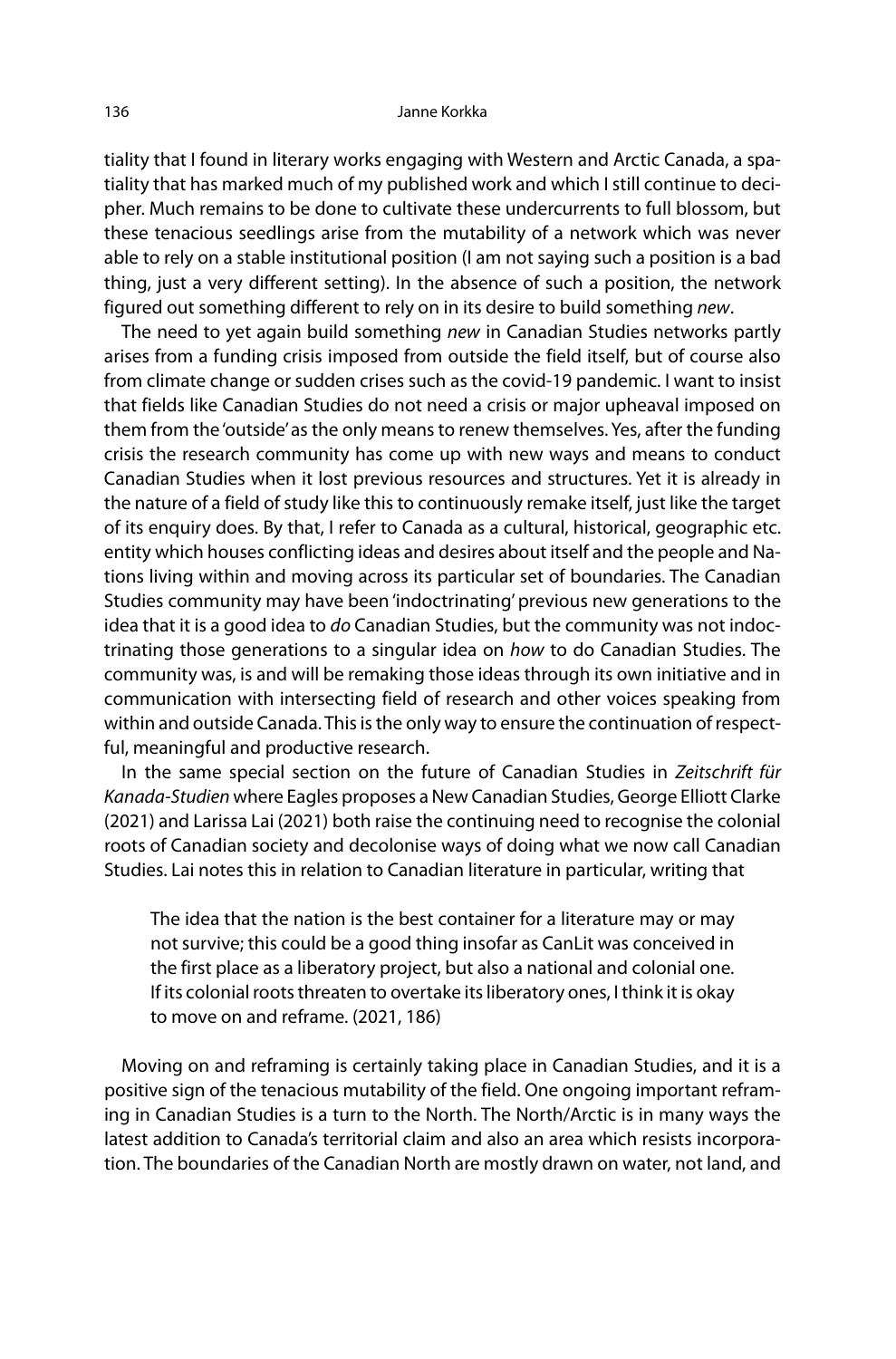boundaries in water everywhere are permeable in the sense of shifting international desires motivated by access to resources and right of movement (see for example Lalonde/Lasserre 2013) and, in the North, by the inevitable cycle of open waters turning into impenetrable ice. Writing about politics, Roussel and Fossum note that "The Arctic is hot" (2010, 799) and Kim Richard Nossal confirms that "playing the 'Arctic card' [in Canadian politics] is always a winner" (2022, 51). Yet the 'Arctic card' resonates far beyond the idea or the boundaries of a nation. And while we all need the Arctic to stay cool, the Arctic should indeed remain a hot topic in Canadian Studies as we face crucial years in responding to climate change and the Arctic regions of Canada stand at the forefront of showing the world what that change looks like. Decolonisation is a chance to reframe and move on in engagements with indigenous peoples and their unique ways of knowing the North in North America, the Nordic countries and Russia. Canadian Studies reframed through such a process can be a forum for discussions that are vital far beyond nation or region.

How do we proceed to achieve such a decolonisation? In a new essay, author Aritha van Herk recalls her treks to the Canadian Arctic, noting how in the North she sees herself as "a curious southerner, wary of her own strangerhood, acutely aware of my role as a version of intruder" (2022, 32). Most of us doing Canadian Studies may be intruders in the Arctic, but we may have a chance of crafting something new if we enter like van Herk's intruder, not as another wave of southern colonisers. Van Herk's intruder finds her ideas about the North and herself "ambushed […]. Surprised by that place into writing" (32) and afterwards left into "a deep awareness of inception" (36) that has just taken place. van Herk does not discuss this as an experience of being colonised, but perhaps colonisation in reverse is a useful analogue here. If we learn ways to continue decolonising the position of the people of the North and Northern space itself, perhaps we also learn how to be colonised by their knowledge and other new ways of knowing. That engagement is not the only forum where Canadian Studies can be reframed, but it can deeply inform encounters which seem to take place further south and within discourses which are at first sight less deeply concerned with place and space than for example my closing here is. The chance of a decolonisation, an inception by the North is a chance to continue transforming the forums of talking about Canada, to reframe them into forums that open up in new ways for voices that speak about change, social justice and liveable futures in ways that resonate across the globe.

Janne Korkka is Senior Lecturer in English at the University of Turku, Finland and currently serves as President of the Nordic Association for Canadian Studies.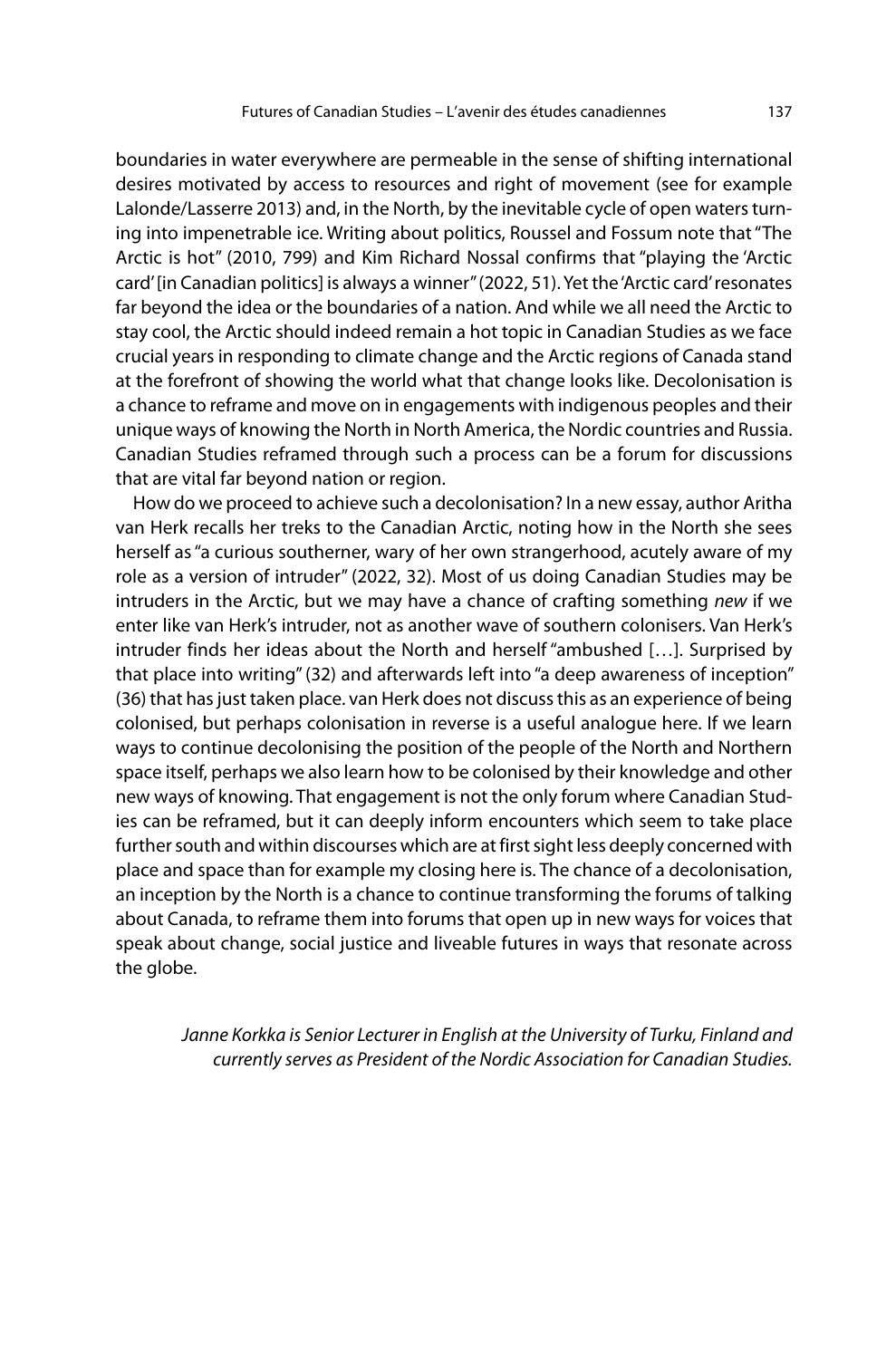### **References**

- Clarke, George Elliott, 2021, "Yet Another Effort, Canadianists, If Ya Wanna Effectively Decolonize…", Zeitschrift für Kanada-Studien, 41, 181-185.
- Eagles, Munroe, 2021, "Contemporary Challenges and Opportunities for Canadian Studies", Zeitschrift für Kanada-Studien, 41, 176-180.
- Hodgett, Susan/Patrick James (eds.), 2018, Necessary Travel: New Area Studies and Canada in Comparative Perspective, New York: Lexington Books.
- Lai, Larissa, 2021, "Sovereignty, the Body, and Relation: The Limits and Possibilities of Canadian Literature in 2020", Zeitschrift für Kanada-Studien, 41, 186-192.
- Lalonde, Suzanne/Frédéric Lasserre, 2013, "The Position of the United States on the Northwest Passage: Is the Fear of Creating a Precedent Warranted?", Ocean Development & International Law, 44, 28-72.
- Nossal, Kim Richard, 2022 (in press), "Northern Approaches: The Harper Government's Arctic Policies Reconsidered", in: Gerd Bjørhovde/Janne Korkka (eds.): Exploring Canada: Exploits and Encounters, Peter Lang, 39-56.
- Roussel, Stéphane/John Erik Fossum, 2010, "The Arctic is Hot Again in America and Europe", International Journal, 65.4, 799-808.
- van Herk, Aritha, 2022 (in press), "Encounters of Writer/ Explorers: Surprise and Ambush", in: Gerd Bjørhovde/Janne Korkka (eds.): Exploring Canada: Exploits and Encounters, Peter Lang, 23-37.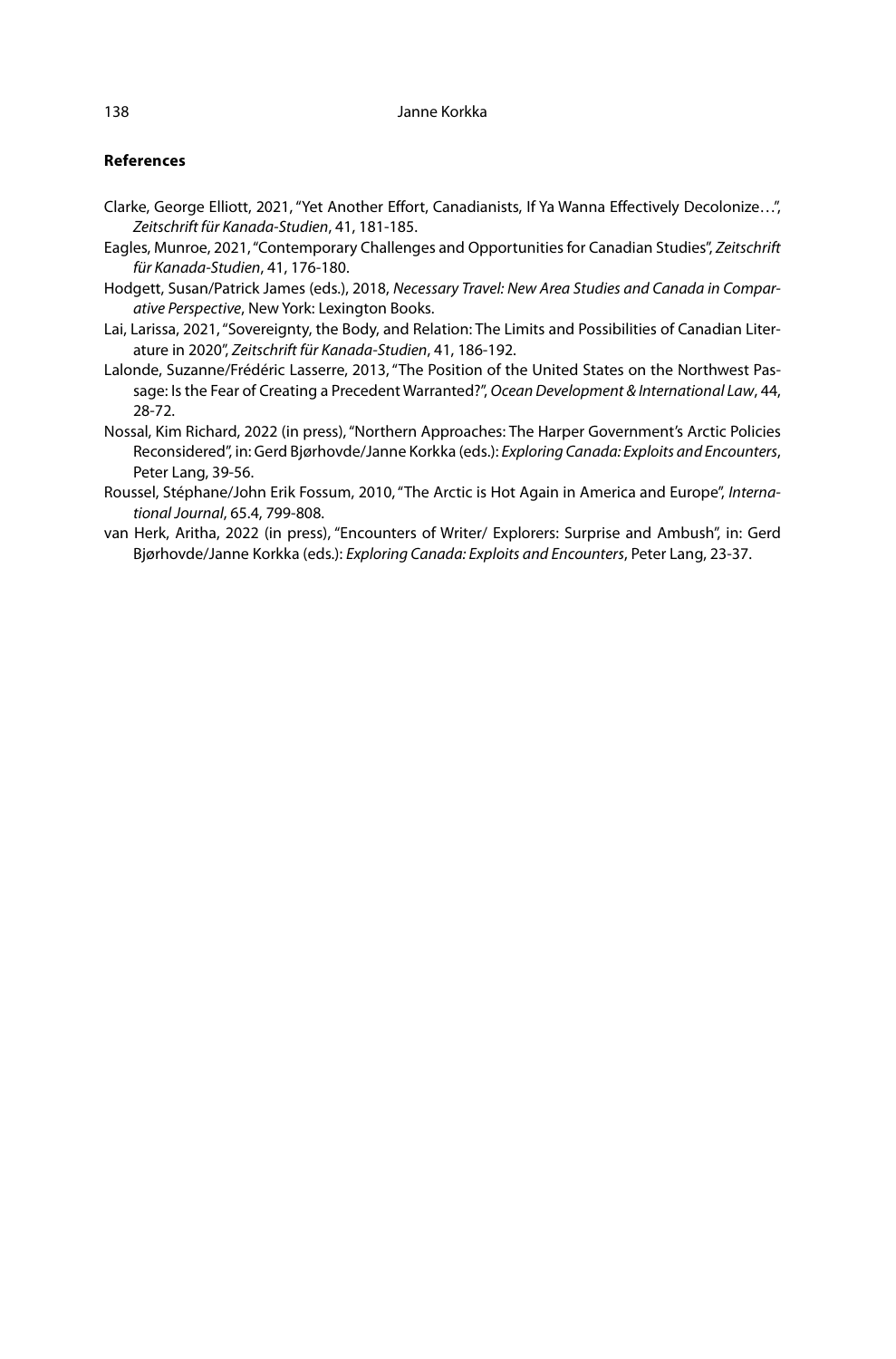# **Aperçus divers : les études canadiennes aujourd'hui**

Coïncidence ou non, c'est en l'espace d'une semaine que j'ai été sollicitée à réfléchir à l'avenir des études québécoises et à celui des études canadiennes : les repositionnements et redéfinitions des études québécoises furent discutées à Montréal, dans le cadre des « États généraux sur la recherche en littérature et en culture québécoises » du 1<sup>er</sup> au 5 novembre 2021<sup>1</sup>, celles des études canadiennes sont débattues dans la revue Zeitschrift für Kanada-Studien (ZKS) depuis le numéro 41.

### **Les « études canadiennes »**

Ces deux invitations m'ont confrontée à un dilemme qui ne m'était pas inconnu. Comment interpréter les étiquettes ? Que signifie « canadien » ? Que veut dire « études canadiennes » ? Et que représentent les études canadiennes ici, c'est-à-dire dans le contexte académique germanophone, et ailleurs dans le monde ? Est-il judicieux d'adopter la pratique de l'Association d'études canadiennes dans les pays de langue allemande (GKS) et de réunir sous un même toit, et sur un pied d'égalité, les domaines de recherche « Langue, littérature et culture au Canada francophone » et « Langue, littérature et culture au Canada anglophone », suivis de ces autres domaines de recherche et sections qui s'intitulent « Études sur les femmes et le genre », « Géographie et sciences économiques », « Sciences historiques », « Sciences politiques et sociologie » et « Études culturelles et autochtones » ? Ou bien, ce qui est appelé dans la GKS « Langue, littérature et culture au Canada francophone », à savoir, grosso modo, les études québécoises, devraient-elles être considérées séparément des études canadiennes/Canadian Studies ? Ces dernières, seraient-elles tout simplement des *area studies* géographiquement et linguistiquement parlant plus 'importantes', car anglophones – et donc aussi plus 'accessibles' pour un nombre plus élevé de chercheur.e.s – que les premières, francophones ? Dans le numéro 41 de Zeitschrift für Kanada-Studien Anne Trépanier (2021) a présenté une comparaison absolument remarquable des études canadiennes et québécoises, à laquelle je souscris entièrement. Mais j'aimerais assumer ici un point de vue strictement extérieur. Pour un universitaire européen, le Canada ne peut jamais constituer un pays moins sa plus grande province, le Québec, mais il est perçu comme une fédération de dix provinces et trois territoires. Ainsi, dans la tradition de la GKS, je souhaite que le débat scientifique sur le Québec et sur le Canada francophone fasse partie de l'ensemble des

<sup>1</sup> Colloque organisé par Robert Dion et Martine-Emmanuelle Lapointe. Cf. https://crilcq.org/activites/3464/ (consulté le 7 décembre 2021).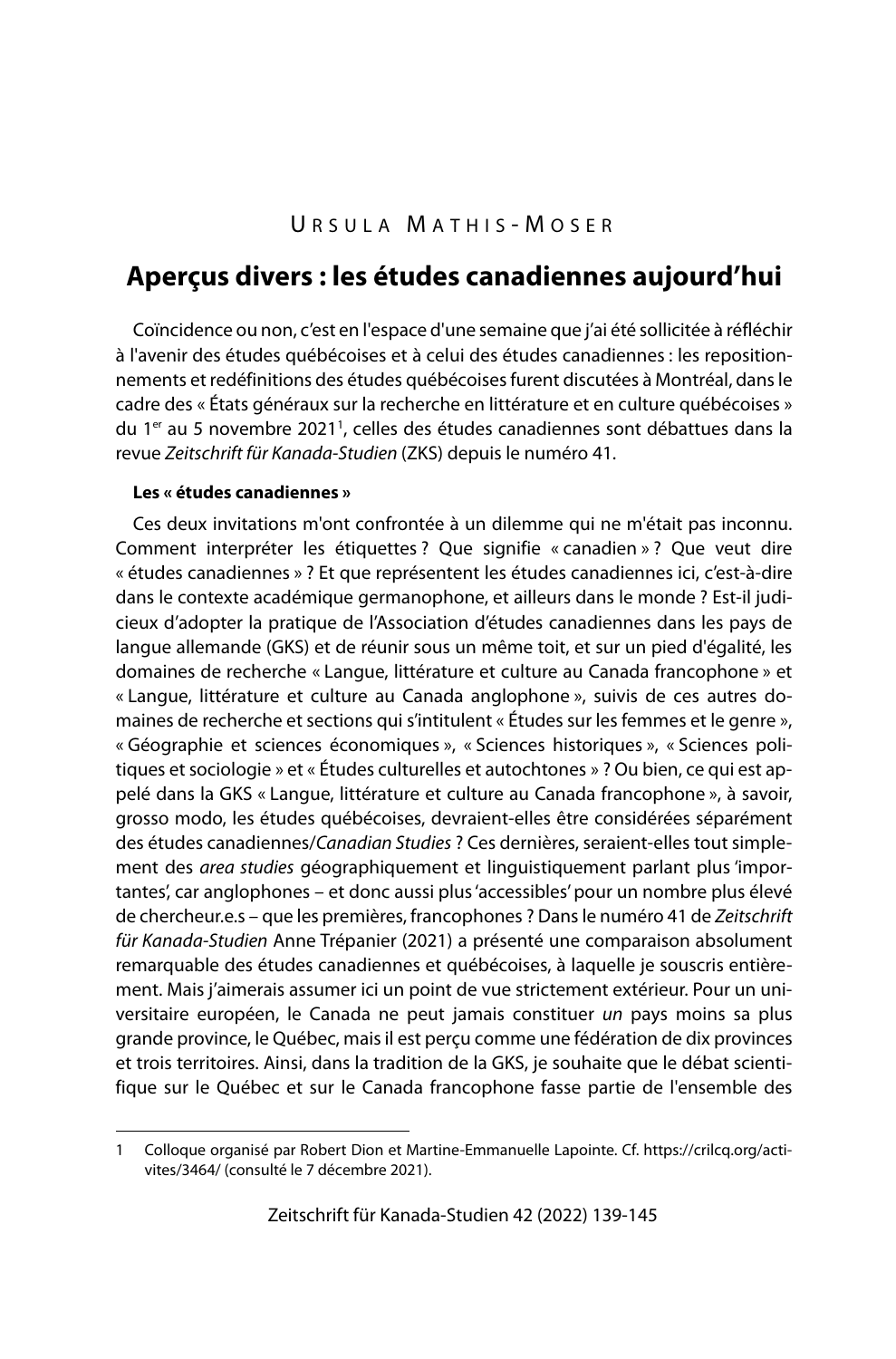études canadiennes, sans pour autant dénier aux études québécoises leur caractère distinct, dans la mesure où elles renvoient à des conditions culturelles et historiques particulières.

Autre particularité de ce regard de l'extérieur : le chercheur européen, qu'il soit anglophone, francophone ou les deux, ne consacre en règle générale qu'une partie de son travail au Canada<sup>2</sup> et, en règle générale aussi, il ou elle a tendance à le percevoir et à l'explorer dans une perspective plus large et souvent, comparative. Pour ce qui est du Canada anglophone, cela se passe dans le cadre des études dites « nord-américaines », « américaines » ou même « anglaises », pour ce qui est du Canada francophone, dans le cadre des études « romanes » ou « francophones ». Mais malgré une perspective souvent comparative, il ne fait aucun doute que la recherche européenne a largement contribué à l'étude scientifique du Canada sous toutes ses facettes et que la perception et reconnaissance mutuelles de l'Europe (germanophone) et du Canada se sont considérablement améliorées au cours des 40 dernières années.<sup>3</sup> Jusqu'au moment où le gouvernement Harper a fait tanguer le bateau en annulant le programme « Comprendre le Canada » (2012), et ceci, malheureusement, de manière durable. J'en fais actuellement l'expérience dans ma propre université, où l'on discute de la restructuration (et même de la clôture) des area studies centres, tout en insinuant que les *area studies centres* qui apportent des fonds publics en provenance des pays représentés auraient moins à craindre que les autres. Ainsi, si nous voulons prolonger 'l'âge d'or' des études canadiennes en Europe, nous devrons très certainement chercher de nouveaux moyens, y compris financiers, et pratiquer de nouvelles approches. Mais avant tout, et en dépit des impasses de la situation actuelle, nous aurons besoin de jeunes chercheurs, qui, malheureusement, sont moins nombreux que ne le souhaiteraient les universitaires et la GKS.

### **Le processus de Bologne et la relève**

Parlant de cette relève, i.e. des futurs chercheurs et enseignants, il paraît opportun d'examiner tout d'abord le cadre institutionnel dans lequel évolue la recherche européenne, car il détermine aussi l'avenir des études canadiennes. Ce cadre institutionnel est largement défini par le processus de Bologne, sur lequel il est de mise de porter un regard critique, ne serait-ce que pour mieux comprendre le dilemme actuel des études canadiennes en Europe.

Entamé en 1999 et implémenté à présent dans 49 pays du monde, le processus de Bologne est un mécanisme qui vise à renforcer la cohérence des systèmes d'enseignement supérieur en Europe. Il a permis la création d'un espace européen de l'enseignement supérieur destiné à faciliter la mobilité, et à rendre cet enseignement

<sup>2</sup> Ce fait a été souligné récemment par Alessandra Ferraro lors des « États généraux sur la recherche en littérature et en culture québécoises », colloque, 1<sup>er</sup> au 5 novembre 2021, Montréal.

<sup>3</sup> Le fait que le Canada ait été l'invité d'honneur à la Foire du livre de Francfort en 2020 et, en raison de la pandémie, à nouveau en 2021 me semble en être un témoignage éloquent. Cf. aussi Mathis-Moser 2015.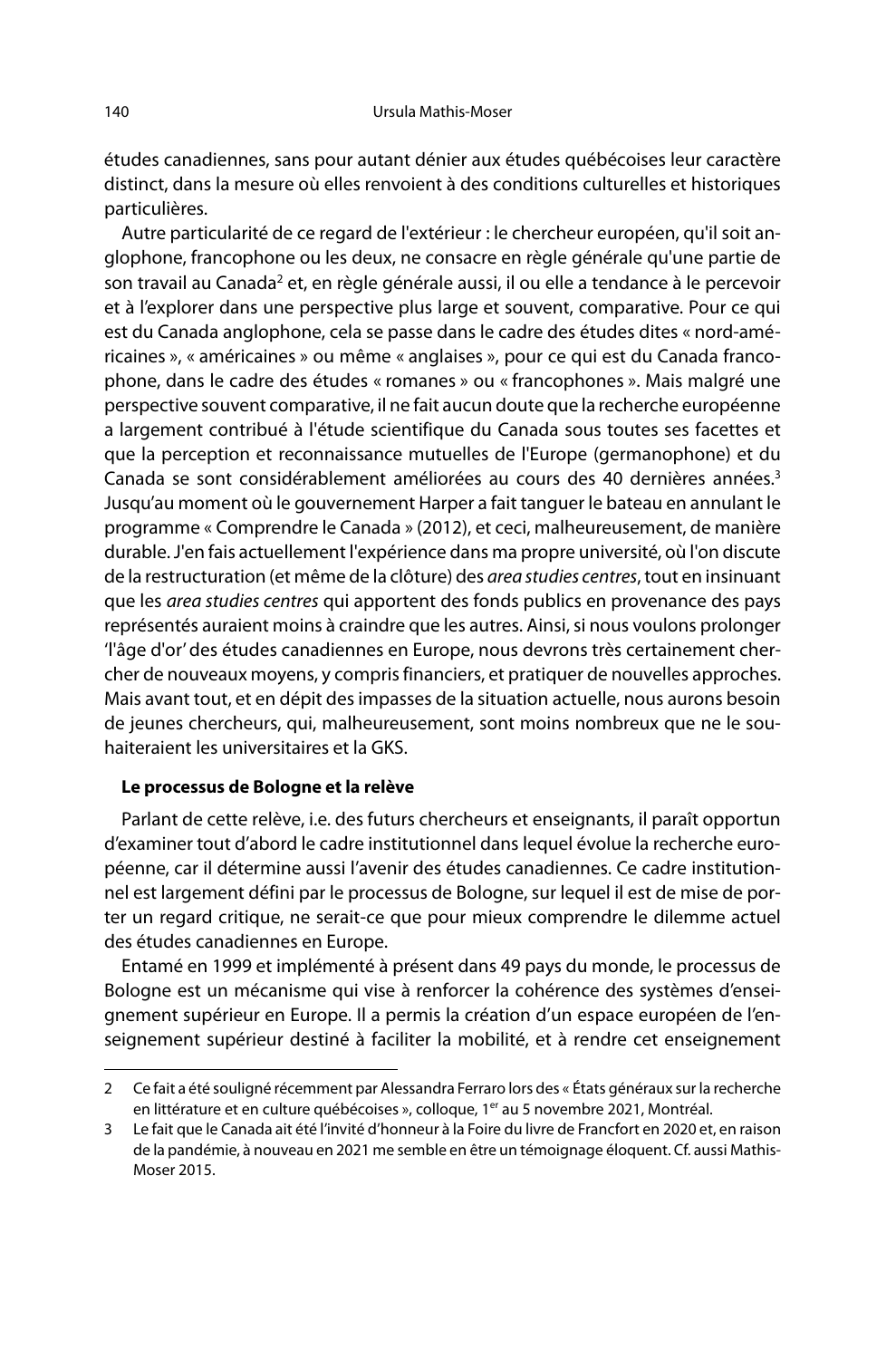plus compétitif à l'échelle mondiale.<sup>4</sup> Or, si Bologne a renforcé l'autonomie des universités dans certains pays (cf. Hudak 2011, 56-59), il est indéniable que Bologne a aussi produit des structures d'études extrêmement rigides, qui ne laissent ni à l'enseignant ni à l'apprenant la marge de manœuvre nécessaire pour prendre des décisions individuelles.

Le problème est complexe : du point de vue de l'apprenant, le nouveau BA en 3 ans a raccourci la durée des études d'une année entière, ce qui conduit inévitablement à une surcharge des programmes (cf. Hudak 2011, 72). Cette surcharge est due aussi au fait que, lors de la conception des nouveaux programmes, à certaines exceptions près, on n'était pas prêt à s'engager dans des contenus pédagogiques innovants et à renoncer en retour à une partie du canon. En conséquence, les étudiants sont surtout occupés à fournir leur workload comme ils le faisaient à l'école, au lieu de s'aventurer lentement dans le monde de la recherche sous la direction de leur professeur. Tout en imitant le système américain, ce sont précisément ses aspects positifs qui n'ont pas été adoptés. En fin de compte, Bologne ne facilite pas toujours la mobilité tant vantée, car un changement d'université ou un semestre à l'étranger équivaut souvent à une prolongation (cf. Hudak 2011, 59) des études et, pour couronner le tout, tous les BA ne mènent pas à un MA, puisque certains masters définissent leurs propres conditions d'admission.

En ce qui concerne les enseignants, les universités germanophones ont longtemps cultivé la tradition de la 'chaire' dont on est 'titulaire', c'est-à-dire qu'un professeur disposait d'un grand pouvoir de décision quant aux programmes, et se portait garant de leur qualité (cf. Hudak 2011, 73). Au-delà de l'enseignement du canon, on exigeait de lui qu'il mette ses compétences de recherche au service de l'enseignement, à l'image de l'idéal humboldtien de la liberté et de l'unité de l'enseignement et de la recherche. C'est dans un tel contexte que les études canadiennes (et québécoises) ont pu fleurir, et je renvoie à mon propre domaine de recherche, la littérature québécoise : au lieu de faire 'entrer en contrebande' des textes québécois dans un corpus majoritairement hexagonal, nous pouvions tranquillement consacrer des séminaires entiers à la poésie québécoise, au roman contemporain ou encore à l'écriture des femmes, scénarios absolument impensables de nos jours.

Actuellement, les programmes d'études sont tous modularisés, ce qui assure la standardisation, certes, mais aussi « l'inflexibilisation » des contenus des cours. Citons encore un exemple de mon propre domaine de recherche qui illustre le peu de liberté de choix dont disposent étudiants et enseignants lorsqu'ils désirent aborder un sujet relevant du domaine « Langue, littérature et culture au Canada francophone » : sur le total des 24 modules obligatoires du BA de français de l'université d'Innsbruck, un

<sup>4</sup> Pour cette définition et pour davantage de détails cf. https://ec.europa.eu/education/policies/higher-education/bologna-process-and-european-higher-education-area\_fr (consulté le 7 décembre 2021). Cf. aussi Dienel 2019; Hudak 2011; Sieh 2014; Vögtle 2019; Zgaga 2019.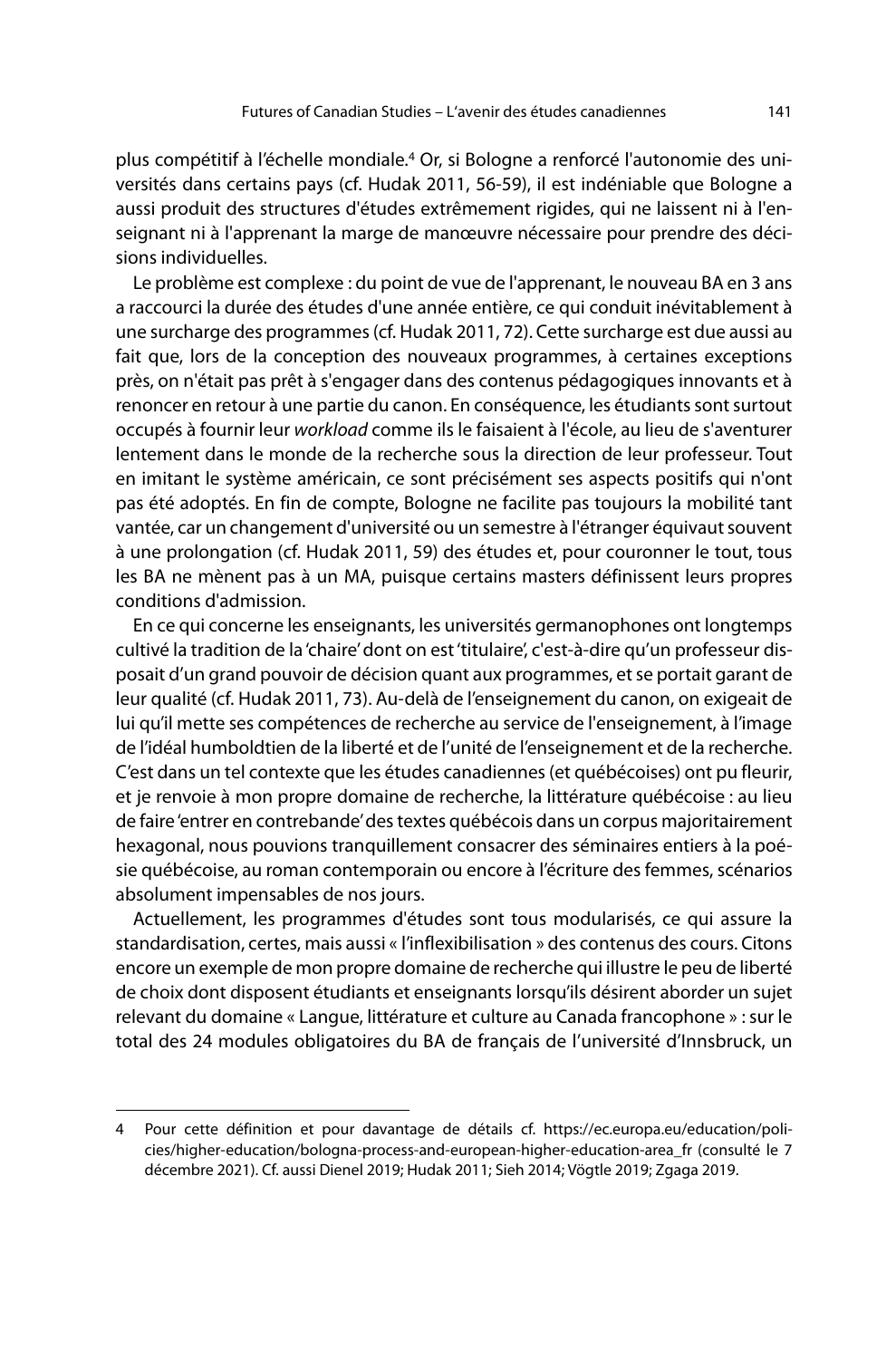seul est consacré aux « Littératures et cultures francophones » (du monde !), et encore, les contenus de ce module sont largement prédéfinis. Le résultat est donc ambivalent : dans la mesure où la francophonie est complètement absente de nombreux programmes européens comparables, le BA de français à Innsbruck permet d'ouvrir une petite fenêtre sur le Québec et la francophonie nord-américaine, mais ce n'est certes pas d'un tel programme minimaliste que naîtra une passion profonde pour le Québec ou le Canada.

Dans les autres disciplines représentées au sein de la GKS, la situation n'est d'ailleurs guère différente : la comparaison aléatoire des cours enseignés aux universités germanophones aux semestres d'été de 1985, de 1995, de 2005 et de 2015<sup>5</sup> montre que, contrairement aux années 1980, en 2015 ni la section « Géographie et sciences économiques » ni la section « Sciences politiques et sociologie » n'offrent des cours de contenu canadien, et le taux est faible dans le domaine des « Sciences historiques ». On constate aussi que depuis 1985, les cours entièrement consacrés au Canada sont en déclin, à l'exception près de ceux de la section « Langue, littérature et culture au Canada anglophone », qui, après un creux en 2005, est arrivée à un bel équilibre entre cours de ' contenu canadien à 100%' et cours de 'contenu partiellement canadien' en 2015. Le fait enfin que les sections « Études sur les femmes et le genre » et « Études culturelles et autochtones » contribuent de plus en plus aux programmes universitaires des pays germanophones, est indicateur d'un développement nouveau, à savoir la focalisation sur une expertise transversale.

Ainsi, si l'on considère qu'une 'relève' ne naît pas d'elle-même, mais doit être entretenue et soignée, la nécessité de concevoir de nouvelles stratégies et modèles s'impose. D'où l'idée, par exemple, d'organiser une première « Université d'été européenne en études canadiennes » (2022), un projet conjoint des Centres d'études canadiennes des universités de Vienne et d'Innsbruck.<sup>6</sup> Une vocation similaire inspire très certainement des séminaires aussi innovants que l'« Académie transatlantique d'automne »<sup>7</sup>organisée par Christoph Vatter depuis 2014, qui s'adresse aux étudiants européens et québécois et comprend un séminaire commun en Europe et un voyage d'étude à Montréal. Il va sans dire que l'intégration de l'expérience vécue dans le processus d'apprentissage est le garant le plus sûr pour stimuler l'intérêt des étudiants pour un pays et sa culture.

<sup>5</sup> Cf. les Mitteilungshefte de la GKS, http://www.kanada-studien.org/publikationen/mitteilungsheft-mth/ (consulté le 7 novembre 2021), ainsi que les archives du Centre d'études canadiennes de l'Université d'Innsbruck.

<sup>6</sup> Cf. https://www.uibk.ac.at/weiterbildung/schools/esscs/index.html.en (consuté le 7 décembre 2021). À cause de la pandémie, l'Université d'été européenne en études canadiennes a dû être reportée deux fois.

<sup>7</sup> Cf. https://tu-dresden.de/gsw/slk/romanistik/das-institut/einrichtungen/cff/foerderprojekte/ deutsch-kanadisches-austauschprogramm-mlu-halle-wittenberg (consulté le 7 décembre 2021).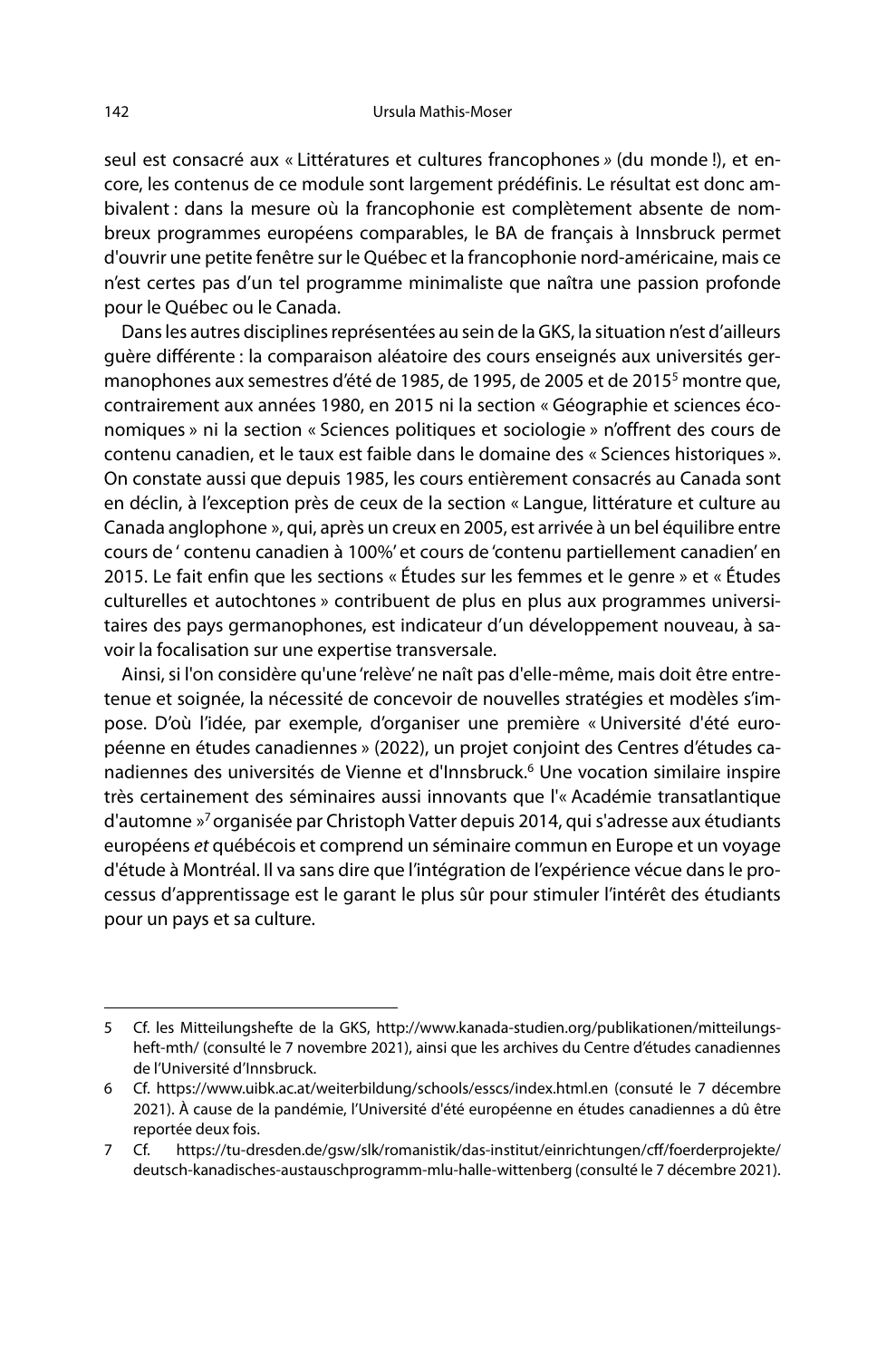#### **Études canadiennes et nouvelles contextualisations**

Comme j'espère l'avoir montré, l'espace européen de l'enseignement supérieur est peu propice aux area studies au sens classique du terme, c'est-à-dire à l'étude de la société, de la culture et de l'histoire d'une région donnée. De même, la pluridisciplinarité si chère aux canadianistes – elle constitue l'épine dorsale de la GKS, évoluant idéalement vers une véritable interdisciplinarité lors des congrès annuels consacrés à un thème commun – représente l'un des défis les plus ambitieux non seulement dans le domaine de la recherche, mais aussi dans celui de l'enseignement : dans l'enseignement supérieur standard, il est difficile, voire impossible, de la réaliser. Cependant, il ne fait guère de doute que les *area studies* effectuées à l'intérieur ou à l'extérieur d'un pays ont encore leur raison d'être aujourd'hui pourvu qu'elles se démarquent de l'image d'une pensée conservatrice, d'une foi naïve dans l'État-nation, et qu'elles se remettent en question elles-mêmes ainsi que leur objet d'étude. En effet, dans ZKS 41, Anne Trépanier a pu montrer que les études canadiennes sont en train de se transformer en un instrument d'investigation critique qui met en cause le récit classique d'une « histoire progressiste, libérale et bon-ententiste » (Trépanier 2021, 203). Il en va de même pour les études québécoises où la Révolution tranquille a récemment fait l'objet d'un 'suivi' critique<sup>8</sup>, et – toujours dans cette logique – l'un des principaux instituts de recherche sur la culture québécoise, le CRILCQ, a lancé une collection intitulée « Nouvelles Études Québécoises », son objectif étant justement de témoigner « des nouvelles voies de la recherche en études québécoises […] : définition ou élection de nouveaux projets, relecture de classiques, élaboration de perspectives critiques et théoriques nouvelles, questionnement des postulats historiographiques et réaménagement des frontières disciplinaires »<sup>9</sup>.

Les area studies, voire les études canadiennes, doivent donc examiner et évaluer leurs propres bases épistémologiques, mais il faudra aller plus loin encore : depuis de nombreuses années, des membres de la communauté académique des canadianistes germanophones plaident en faveur d'une perspective transculturelle et transnationale, au-delà même du bilatéral. Dans son bilan des circulations et transferts culturels en études canadiennes et québécoises, Hans-Jürgen Lüsebrink (2009) place les réalisations régionales dans un contexte strictement suprarégional, tout en renvoyant à Dirk Hoerder, qui, en 2004 déjà, avait défini les area studies comme des études sociétales transculturelles où se superposent des identifications régionales sous-sociétales ainsi que des identifications supra-sociétales à d'autres sociétés du globe (Hoerder 2004, 213). Un pareil repositionnement des area studies s'opère actuellement dans les New Area Studies (NAS), que Munroe Eagles (2021), dans le numéro 41 de ZKS, a qualifiées de comparatives et translocales. Pour conclure sur ce point, le programme de

<sup>8 «</sup> Les Révolutions tranquilles au Québec et au Canada, dans une perspective nationale et internationale », colloque en ligne (les 11 et 12 novembre 2021), organisé par le CRIDAQ (UQAM).

<sup>9</sup> Cf. https://www.pum.umontreal.ca/collections/nouvelles-etudes-quebecoises/ (consulté le 7 novembre 2021).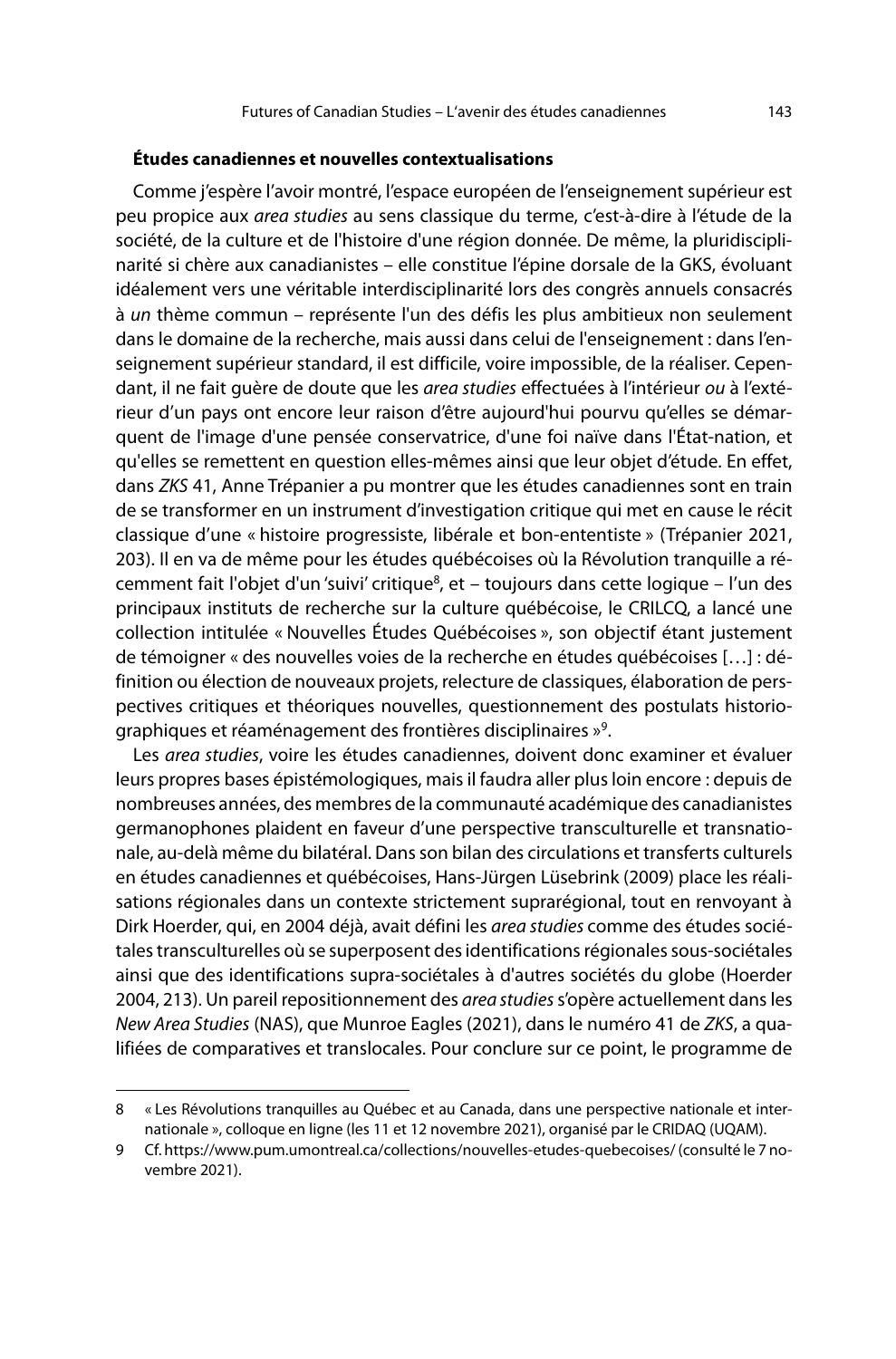formation doctorale germano-canadien « Diversity »<sup>10</sup>, auquel collaborent des membres éminents de la GKS, montre que ledit repositionnement est également arrivé dans les pays germanophones : l'IRTG « Diversity », qui adresse l'enseignement supérieur tout comme la recherche, ne réunit pas seulement des chercheurs en provenance de trois pays, des universités de Montréal, de Sarrebruck et de Trèves, mais conçoit les area studies – en s'investissant dans la recherche sur la diversité, le multiculturalisme et le transnationalisme – comme des études transnationales et transculturelles.

Études canadiennes critiques qui vont au-delà de la construction ou de l'affirmation de soi d'un état et d'une culture, études canadiennes translocales et transculturelles – à ces deux voies me semble s'en ajouter une troisième tout aussi pertinente. Elle mise moins sur la spécificité d'un pays que sur ce que ce pays – à l'heure de la mondialisation – contribue d'idées, de concepts, de méthodes, de créations artistiques, mais aussi d'inventions et de réalisations matérielles concrètes au savoir commun. En d'autres mots, il s'agit moins de mettre en valeur ce que les disciplines apportent à la connaissance d'un pays que de valoriser ce que ce pays, cette région apporte d'expertise(s) aux disciplines. Les études canadiennes ainsi conçues tiennent lieu d'un laboratoire d'idées où il est légitime de poser toutes les questions qui préoccupent nos sociétés contemporaines. D'ailleurs, les études canadiennes au sens large du terme ont déjà rempli cette fonction dans le passé : elles ont stimulé la réflexion sur le genre, la transculturalité, la littérature migrante, la diversité, le postmoderne, etc., et aujourd'hui, elles nous éclairent sur l'intersectionnalité, la décolonisation, la rencontre entre le savoir autochtone et le savoir occidental, la laïcité et les accommodements « raisonnables », l'environnement, la nordicité, l'éthique des soins, et bien plus encore.

Une telle approche, j'en suis convaincue, renforcerait la coopération scientifique entre les institutions partenaires de part et d'autre de l'Atlantique et valoriserait l'attractivité du Canada comme 'espace scientifique'. La longue expérience du Prix d'études canadiennes de l'Université d'Innsbruck prouve qu'un tel abord peut être stimulant : le prix est décerné dans deux catégories, pour des travaux ayant un contenu 'canadien' et pour ceux qui sont 'tout simplement' issus de la coopération avec des scientifiques canadiens, que ce soit en sciences économiques, en informatique ou encore en science du sport. La même diversité – la coexistence de plusieurs réalisations des soi-disant area studies - se manifeste enfin dans la série « Canadian Network Spotlights » (CNS), une série de vidéos publiée sur YouTube par le CEC de l'Université d'Innsbruck, où, en une année, 25 scientifiques canadiens issus de 13 universités et d'autant de disciplines donnent un bref aperçu de leurs réalisations en matière de recherche. Ainsi, les études canadiennes seraient nettement plus diversifiées qu'elles ne l'ont été jusqu'à présent et offriraient, comme l'a formulé Robert

<sup>10</sup> Cf. https://www.irtg-diversity.com/index.php?page=about-irtg (consulté le 7 décembre 2021).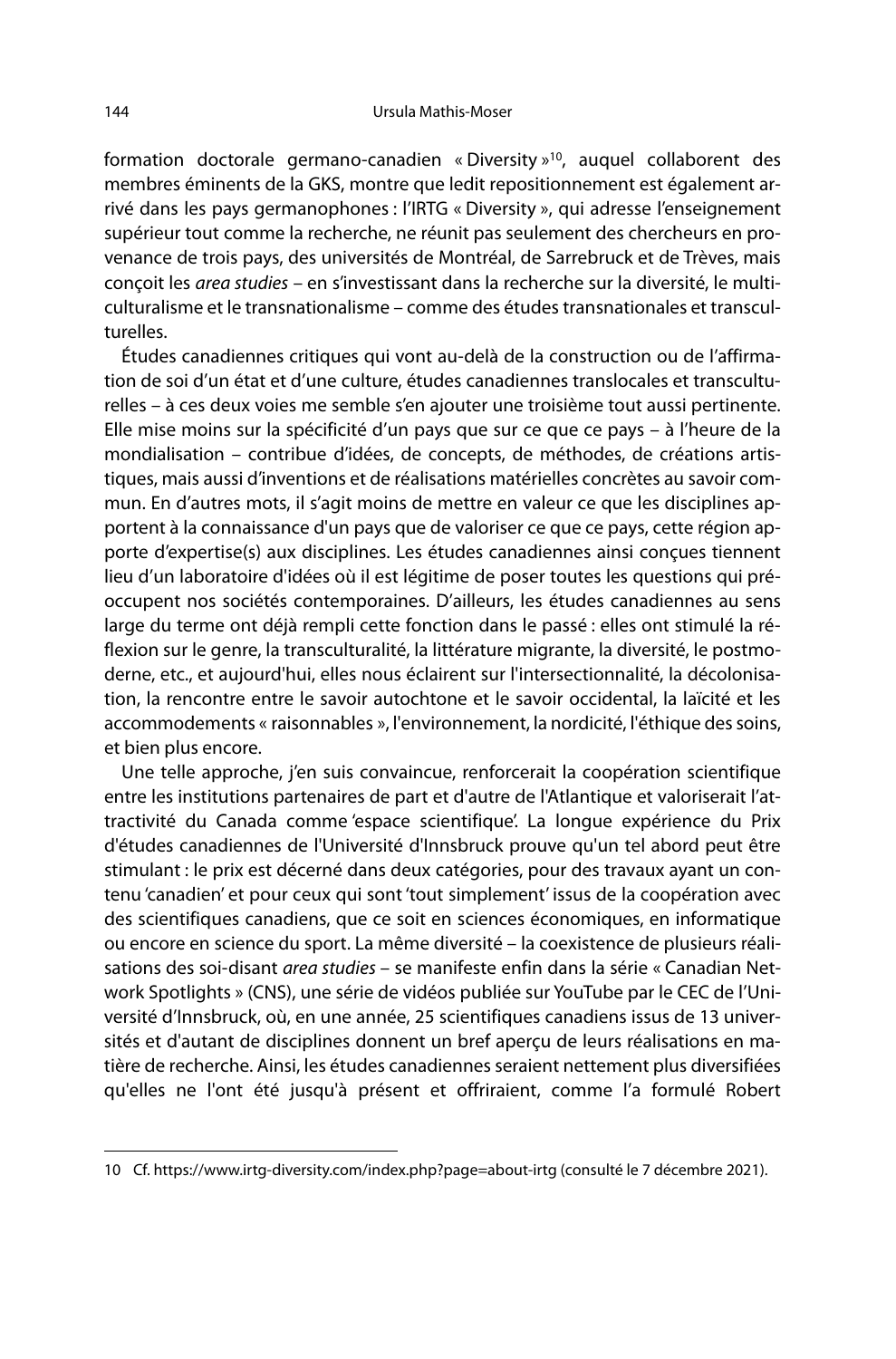Schwartzwald pour le Québec, « autour d'un objet devenu instable » « l'occasion d'un dialogue entre chercheurs d'appartenances et d'inclinations diverses ».<sup>11</sup>

Ursula Mathis-Moser est professeure au département de linguistique française ainsi que directrice du Centre d'études canadiennes à l'Université d'Innsbruck.

### **Bibliographie**

- Dienel, Christiane, 2019, « Bologna a utopy of harmony for European higher education », Innovation : The European Journal of Social Science Research, 32,4, 403-405,
- https://doi.org/10.1080/13511610.2019.1674131 (consulté le 7 novembre 2021).
- Eagles, Munroe, 2021, « Contemporary Challenges and Opportunities for Canadian Studies », Zeitschrift für Kanada-Studien, 41, 176-180.
- Hörder, Dirk, 2004, « Transcultural Societal Studies : Canadian Studies as a Model », dans : Dirk Hoerder/Konrad Gross (dir.) : Twenty-Five Years Gesellschaft für Kanada-Studien. Achievements and Perspectives, Augsburg : Wißner, 199-214.
- Hudak, Stefan Christian Alexander, 2011, Vertrauen in verantwortungsvolle Vielfalt ? Qualität im Bologna-Prozess, Universität Innsbruck (Magisterarbeit).
- Lüsebrink, Hans-Jürgen, 2009, « L'ouverture transculturelle et comparatiste des 'Area Studies' canadiennes et québécoises. Mises au point et réflexions critiques dans la perspective des études littéraires et culturelles », dans : Klaus-Dieter Ertler/Hartmut Lutz (dir.) : Canada in Grainau/ Le Canada à Grainau. A Multidisciplinary Survey of Canadian Studies after 30 Years. Tour d'horizon multidisciplinaire d'Études canadiennes, 30 ans après, Frankfurt : Peter-Lang, 115-128.
- Mathis-Moser, Ursula, 2015, « 'Illustre Unsichtbare' : Zur Rezeption Québecer AutorInnen in deutschsprachigen Printmedien (1960-2013). Teil 1 und Teil 2. », Zeitschrift für Kanada-Studien, 35.1, 90-119.
- Sieh, Isabelle, 2014, Der Bologna-Prozess in Frankreich und Deutschland im Vergleich, Wiesbaden : Springer VS.
- Trépanier, Anne, 2021, « L'avenir des études canadiennes : les ego studies comme seul horizon ? », Zeitschrift für Kanada-Studien, 41, 202-206.
- Vögtle, Eva-Maria, 2019, « 20 years of Bologna a story of success, a story of failure », Innovation : The European Journal of Social Science Research, 32,4, 406-428,

https://doi.org/10.1080/13511610.2019.1594717 (consulté le 7 novembre 2021).

Zgaga, Pavel, 2019, « The Bologna Process in a global setting : twenty years later », Innovation : The European Journal of Social Science Research, 32,4, 450-464,

https://doi.org/10.1080/13511610.2019.1674130 (consulté le 7 décembre 2021).

<sup>11</sup> Cf. présentation de la séance « Le Québec, un espace mouvant à la croisée des regards » lors du colloque « États généraux sur la recherche en littérature et en culture québécoises », colloque, 1er au 5 novembre 2021, Montréal.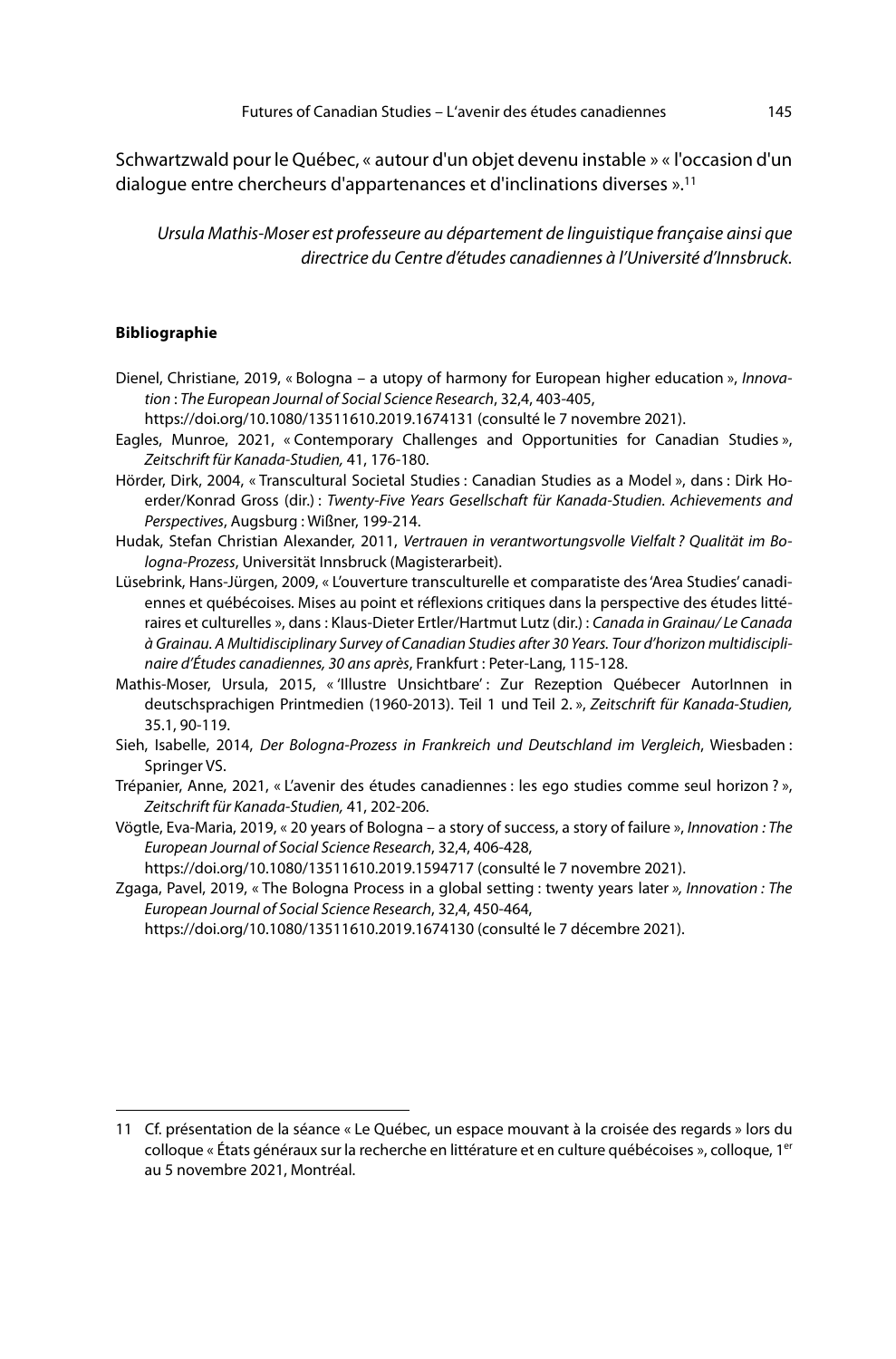## H ANS - J ÜRGEN L ÜSEBRINK

# **Québec als exception culturelle – die Études québécoises zwischen nationalen Narrativen und neuer Unübersichtlichkeit**

### **Exceptions culturelles québécoises**

Québec nimmt in vieler Hinsicht eine kulturelle Ausnahmestellung ein, die es vom 'Rest Kanadas' unterscheidet – nicht nur in historischer Perspektive, sondern auch, wenn man den Blick auf die Gegenwart richtet. Québec repräsentiert die größte zusammenhängende frankophone Sprachgemeinschaft in Nordamerika, die trotz der überwältigenden Dominanz der englischen Sprache und Kultur und zeitweise massiver Assimilationsbemühungen das Französische als Kommunikations-, Literatur-, Wissenschafts- und Mediensprache seit der britischen Eroberung der Nouvelle France im Jahre 1760 nicht nur aufrecht erhalten konnte, sondern durch eine sehr konsequente Sprachgesetzgebung seit den 1970er Jahren auch auszubauen und nachhaltig zu stützen vermochte. Das Französische wurde zu einer der beiden offiziellen Sprachen Kanadas und 1977 zur alleinigen offiziellen Sprache Québecs. Kaum ein anderes westliches Land weist seitdem eine rigorosere und konsequentere Politik zum Schutz der eigenen Sprache und der eigenen (Medien-)Kultur auf als Québec.

Wie wichtig die Verteidigung der französischen Sprache für den überwiegenden Teil der Québecer weiterhin ist und wie sensibel sie auf Infragestellungen ihres Status als alleinige offizielle Sprache Québecs reagieren, zeigte sich augenfällig an zwei sprachpolitisch bedingten Konflikten im Sommer und Herbst 2021. So wurde der neu ernannten Generalgouverneurin von Kanada, der Inuit Mary May Simon, von Québecer Seite vorgeworfen, nicht bzw. nur äußerst bruchstückhaft das Französische, eine der beiden offiziellen Sprachen Kanadas, zu beherrschen und damit gegen eine grundlegende gesetzliche Vorschrift, die bilinguale Kompetenz im Englischen und Französischen aller höheren Funktionäre in föderalen Diensten, zu verstoßen. "Wäre es auch nur für einen Augenblick denkbar, dass die Generalgouverneurin kein Englisch spräche?" fragte provokativ in diesem Zusammenhang die Montréaler Tageszeitung La Presse; und das Journal de Montréal prognostizierte, dass durch die fehlende französische Sprachkompetenz die Funktion der Generalgouverneurin als Repräsentantin der britischen Krone in Kanada im ohnehin der britischen Monarchie traditio-

Zeitschrift für Kanada-Studien 42 (2022) 146-152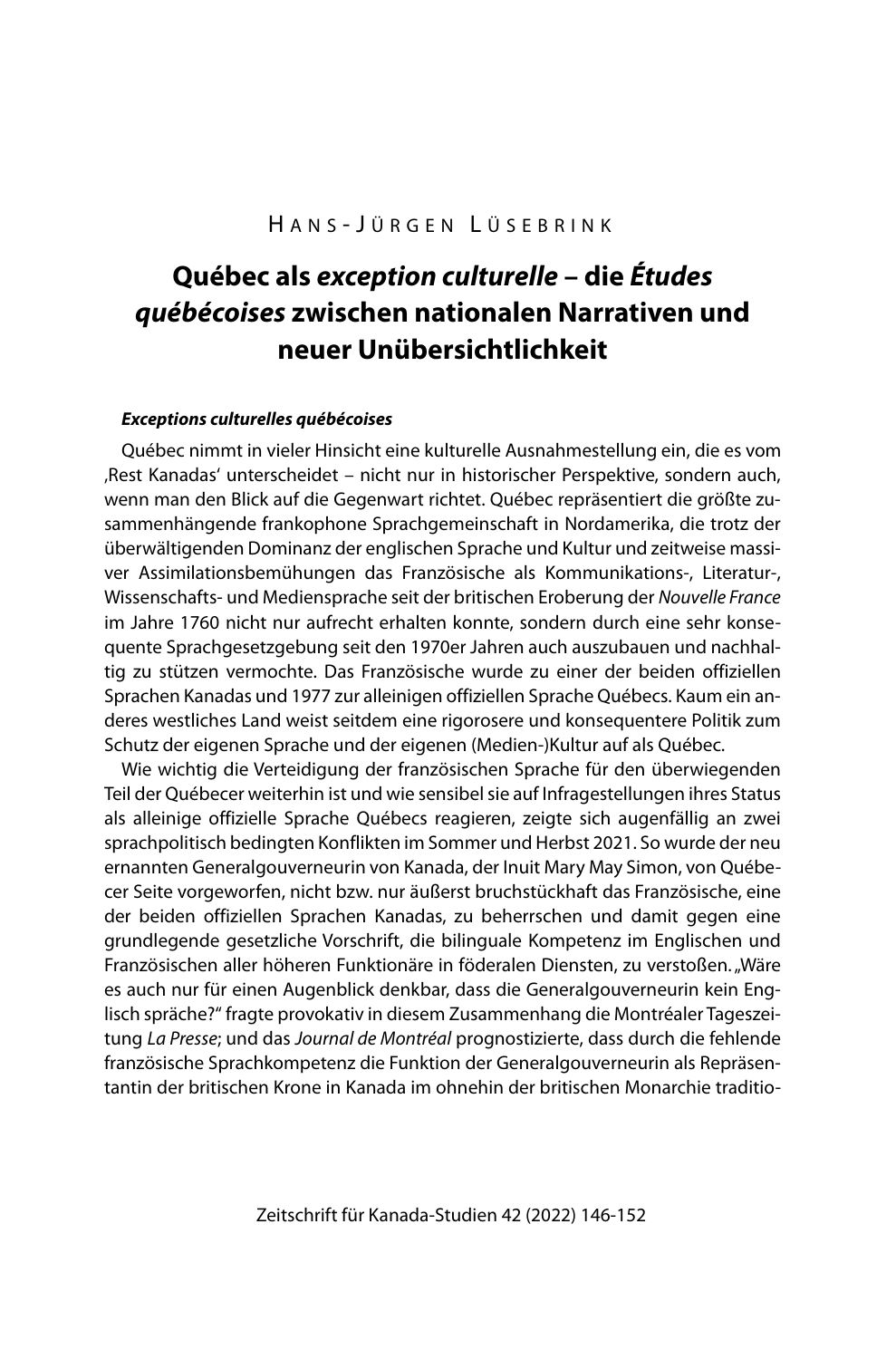nell kritisch gegenüberstehenden Québec weiter an Ansehen und Bedeutung einbüßen würde.<sup>1</sup> Einen regelrechten Skandal rief sogar die Antrittsrede des neuen Vorstandsvorsitzenden der Fluggesellschaft Air Canada, Michael Rousseau, hervor, der seine Rede in Montréal ausschließlich auf Englisch präsentierte und hiermit gegen ein Grundprinzip der Sprachgesetzgebung in Québec verstieß, die seit 1977 das Französische als Sprache auch des privaten Unternehmenssektors in Québec festschrieb. Rousseau goss noch zusätzliches Öl ins Feuer, als er das Französische in Québec als "langue d'usage", als gebräuchliche Umgangssprache, bezeichnete und hiermit Erinnerungen an einstige britische Kolonialpolitiker und Wirtschaftskapitäne weckte, die auf den ,Dialekt' und die Umgangsformen der ,einfachen Frankokanadier' mit Arroganz und Herablassung herabblickten. Obwohl Sohn einer französischsprachigen Mutter, mit einer Frankokanadierin verheiratet und seit 14 Jahren in Montréal ansässig, habe er, so die Äußerungen Rousseaus, keine Möglichkeit gehabt und keinen Anlass gesehen, ausreichend Französisch zu lernen und aufgrund seiner beruflichen Arbeitsbelastung letztlich auch keine Zeit hierfür gefunden. Aufgrund massiver Proteste – innerhalb von 24 Stunden gingen über 200 Beschwerden wegen Vergehens gegen die offizielle Sprachgesetzgebung Québecs sowie zahlreiche Boykottaufrufe gegen Air Canada ein -, sah sich Rousseau zum Einlenken gezwungen: er ließ am 4. November in einem Pressecommuniqué verkünden, er habe in keiner Weise ("d'aucune façon") die Québecer und die frankophone Bevölkerung des Landes respektlos behandeln wollen und habe zudem die feste Absicht, in den nächsten Jahren das Französische zu erlernen.<sup>2</sup> Und er sah sich gezwungen, sich in aller Förmlichkeit für seine Haltung zu entschuldigen – eine in einem anderen westlichen Ländern, in denen anglophone Vorstandsvorsitzende an der Spitze großer Konzerne ganz selbstverständlich ihre Reden auf Englisch halten, schwer vorstellbare Geste.

Québec – dies stellt eine andere Facette seiner kulturellen Ausnahmestellung dar – ist zugleich seit den 1960er Jahren zugleich eine der laizistischen Gesellschaften des Globus. Innerhalb weniger Jahre, im Zuge der Stillen Revolution (Révolution Tranquille), wandelte sich Québec von einer – zumindest dem identitären Selbstverständnis und dem sozialen und politischen Einfluss der Katholischen Kirche nach – katholischsten Gesellschaften des Westens zu einer Gesellschaft und Kultur, die dezidiert zwischen Staat und Kirche scharfe Trennlinien zog. Das Schul- und Erziehungswesen sowie die Hospitäler wurden laizistisch, der Einfluss des Klerus auf die Politik reduzierte sich innerhalb weniger Jahre drastisch, die Zahl der Mitglieder der christlichen, und vor allem der katholischen, Glaubensgemeinschaften ging rapide zurück, christliche Feiertage wurden aus dem Kalender gestrichen, religiöse Rituale wie die Taufe

<sup>1 &</sup>quot;Francophonie: La nouvelle gouverneure générale du Canada parlera-t-elle français un jour?", Courrier International, 8-7-2021, 1, https://www.courrierinternational.com/revue-de-presse/francophonie-la-nouvelle-gouverneure-generale-du-canada-parlera-t-elle-francais-un.

<sup>2</sup> Marie Vastel, Marie-Michèle Sioui: "Devant le tollé, le p.-d.g. d'Air Canada s'excuse". In: Le Devoir, 5 novembre 2021, 1: "manquer de respect à l'égard des Québécois et des francophones de tout le pays."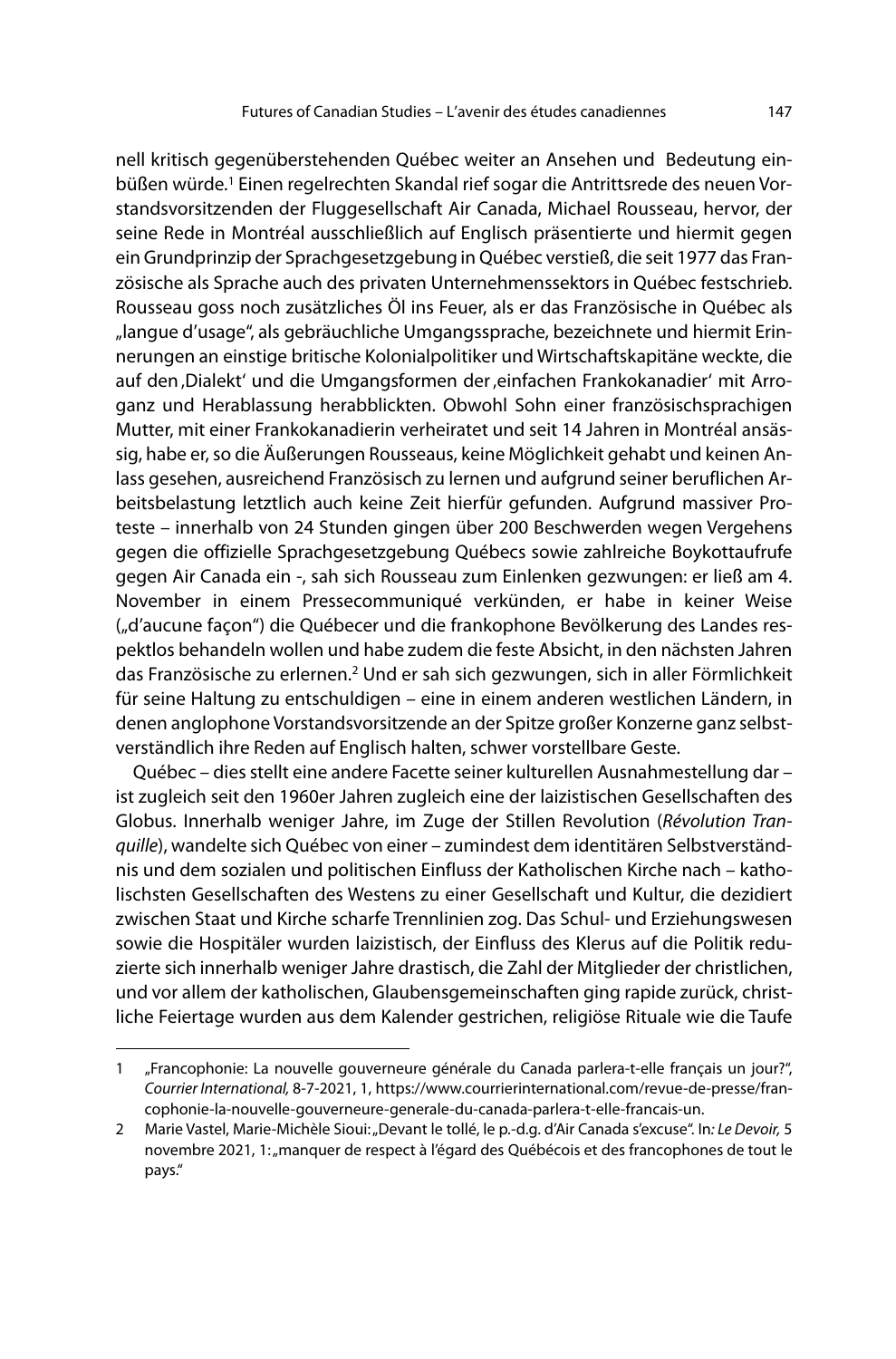und die kirchliche Ehe verloren deutlich an Einfluss und zahllose Kirchenbauten in Québec wurden in weltliche Nutzung überführt. Kaum ein anderer Film zeigt den radikalen Wandel der Québecer Gesellschaft von einer zutiefst katholischen zu einer dezidiert laizistischen Gesellschaft eindringlicher als der Spielfilm La passion d'Augustine (2015) der Québecer Filmregisseurin Léa Pool. Er veranschaulicht in sehr eindrucksvollen, intensiven Bildern diesen Transformationsprozess am Beispiel der Umwandlung einer kirchlichen Mädchenschule in ein staatliches Collège und des hiermit einhergehenden Identitätswandels der Protagonistin von einer Ordensschwester in eine der katholischen Kirche und ihrer männlich dominierten Hierarchie sehr kritisch gegenüberstehenden Lehrerin im öffentlichen Dienst.

### **Nationale Narrative – Stellenwert und Persistenz**

Zwei herausragende nationale Narrative haben den politischen Diskurs, das kollektive Identitätsverständnis Québecs und in vieler Hinsicht auch die Québec-Studien seit dem 19. Jahrhundert beherrscht: zum einen ein katholisch geprägter Diskurs, der im frankophonen Nordamerika die "Survivance" ("Weiterleben") des traditionellen, vorrevolutionären Frankreich sah; und zum anderen ein liberal-republikanischer und laizistischer Diskurs, der Québec als Verkörperung eines anderen, frankophonen und die Werte der Französischen Revolution tradierenden Nordamerikas betrachtete und die neuere Québecer Geschichte als ein Narrativ des Widerstandes sowohl gegen die britisch-anglophone Vormacht als auch gegen die Dominanz der katholischen Kirche perspektivierte.

Das erste, katholisch geprägte Narrativ war bis in die späten 1950er Jahre hinein in Québec und im frankophonen Kanada beherrschend: im politischen Diskurs, etwa bei frankokanadischen Nationalisten wie Lionel Groulx, in der Literatur- und Kulturgeschichtsschreibung, zum Beispiel in dem sehr einflussreichen Werk von Camille Roy, dem eigentlichen Begründer der frankokanadischen Literaturgeschichte,<sup>3</sup> sowie in der katholisch-ultramontanen Publizistik, die seit dem ausgehenden 19. Jahrhundert mit Zeitungen wie La Vérité, Le Courrier du Canada und Minerve sowie Almanachen wie dem Almanach de l'Action Sociale Catholique die öffentliche Meinung des frankophonen Kanada prägte. Wie virulent die Auseinandersetzungen zwischen katholisch-konservativen und liberal-republikanischen Positionen und ihren nationalen Narrativen seit den letzten Jahrzehnten des 19. Jahrhunderts und teilweise bis in die 1950er Jahre hinein in Québec waren, belegt etwa der polemische Stil der einflussreichen Zeitung La Vérité von Jules-Paul Tardivel, die zwischen 1881 und 1905 unter seiner Leitung in Québec erschien. Tardivel und seine Anhänger sahen das traditionelle Québec und die katholische Religion von der "liberalen Pest" ("peste libérale", zit. nach Marquis 2021, 45) bedroht, die u.a. das protestantische und anglophone Kanada, unterstützt vom internationalen Freimaurertum, gezielt verbreitet hätte.

<sup>3</sup> Vgl. Roy 1907 und Roy 1918.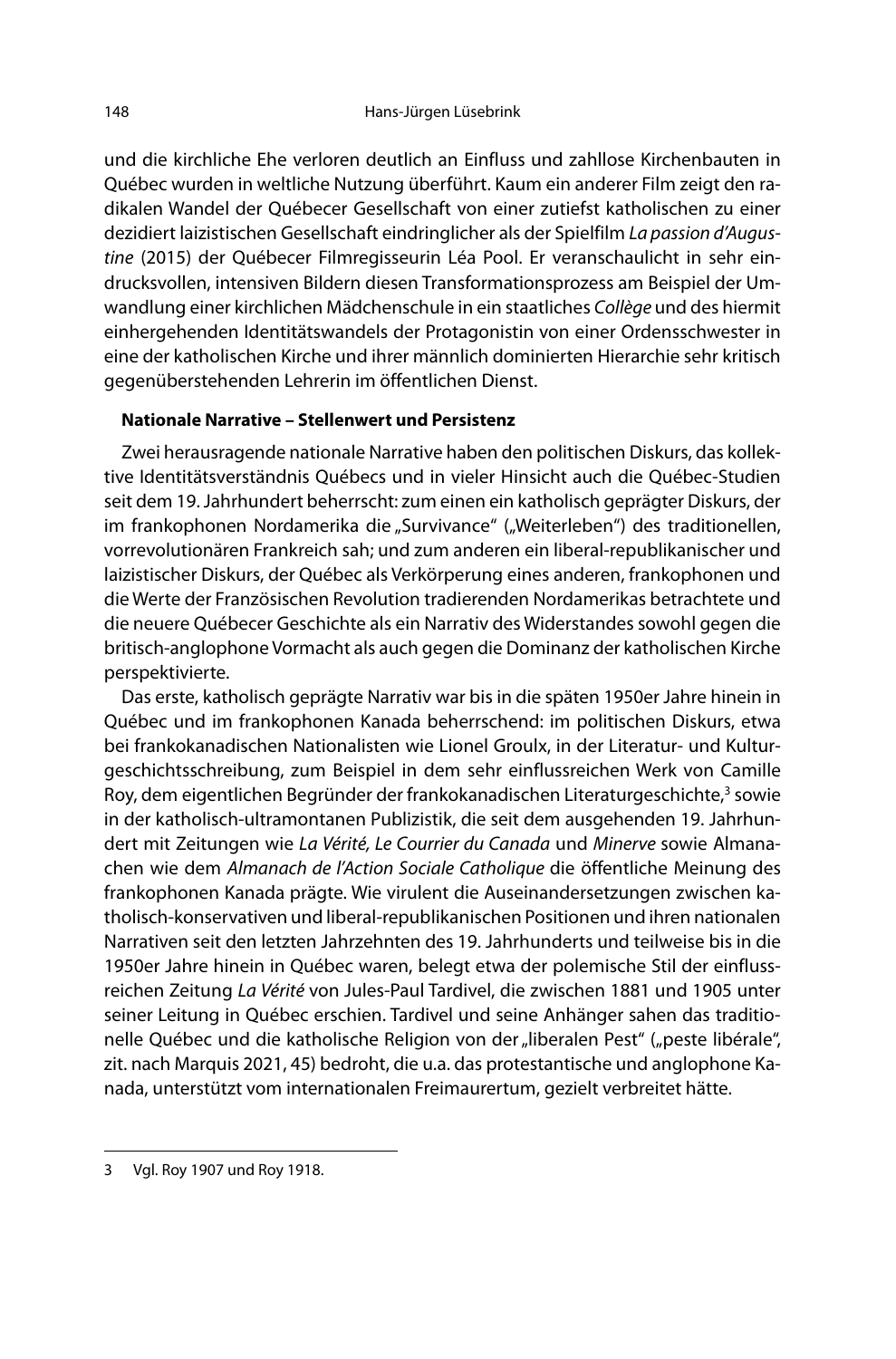Das zweite, ebenso nationale wie liberale und laizistisch geprägte Narrativ der Geschichte Québecs fand mit der Révolution Tranquille seinen Durchbruch und wurde seitdem zu einem zentralen Bestandteil der Québecer Identität und ihres kollektiven Gedächtnisses, während das erste Narrativ, das seit den letzten Jahrzehnten des 19. Jahrhunderts und der Entstehung des libéralisme radical erstmals grundlegend in Frage gestellt worden war (Lamonde 2013; 2021; Lüsebrink 2022), mit dem Ende der konservativ-katholischen Regierung Duplessis 1960 endgültig seine soziale Wirkkraft verlor. Das zweite, nationalliberale und laizistische Narrativ beruht auf einer Sichtweise der Québecer Geschichte, die den Widerstandsgeist der Frankokanadier, ihren Stolz auf die eigene Sprache und Kultur, ins Zentrum rückt. Wichtige Medien der Konstruktion und Verbreitung dieses Narrativs sind die Geschichtsschreibung (seit der Histoire du Canada, 1845, von François-Xavier Garneau), die Literatur und insbesondere die Poesie, wie sie vor allem von den Nationalschriftstellern Louis Fréchette (1839-1908, Légende d'un peuple, 1887) und Gaston Miron (1928-1996, L'Homme rapaillé, 1970) verkörpert werden, das Theater (wie etwa die Theaterstücke von Louis Fréchette und Michel Tremblay) und schließlich das Chanson, das in Québec traditionell eine kaum zu überschätzende soziale und kulturelle Rolle einnimmt. Chansonniers wie Félix Leclerc, Gilles Vigneault und der außerhalb Québec kaum bekannte Yvon Deschamps verkörpern in ihren Chansons und – bei Deschamps – theatralischen Monologen das nationalistisch-liberale und zugleich laizistische Narrativ einer resistenten Québecer Gesellschaft, die sich trotz aller Widerstände und historischen Rückschläge (wie dem niedergeschlagenen Aufstand der Patriotes 1837/1838) sowohl gegen die Assimilationsbestrebungen der britischen Kolonialherrschaft als auch gegen die politische, wirtschaftliche, kulturelle und auch sprachliche Hegemonie des anglophonen Kanadas über Jahrhunderte hinweg erfolgreich behauptet und seit den 1960er Jahren durchgesetzt habe. Diese zweite nationale 'Meistererzählung' ("grand récit", vgl. Cambron 1989) triumphierte mit der Révolution Tranquille der 1960er Jahre und übte auf die Literatur- und Kulturgeschichtsschreibung Québecs und des frankophonen Kanadas einen nachhaltigen Einfluss aus, ebenso wie sie über Jahrzehnte hinweg die Québec-Studien und ihre 1997 geschaffene internationale Organisation, die Association Internationale des Études Québécoises (AIEQ), beeinflussen sollte.

### **Neue Unübersichtlichkeiten**

Nationale Narrative haben in Québec in den letzten Jahrzehnten an Wirksamkeit verloren, in der Literatur und im Kulturbetrieb ebenso wie in den Études québécoises, auch wenn sie – was das zweite nationale Narrativ angeht – weiterhin vor allem im politischen Diskurs präsent sind. Dies zeigen die sehr kontroversen Diskussionen um die Charte des valeurs québécoises und das Prinzip der Laizität, in deren Verlauf der Québecer Premierminister François Legault ostentativ die "valeurs québécoises" den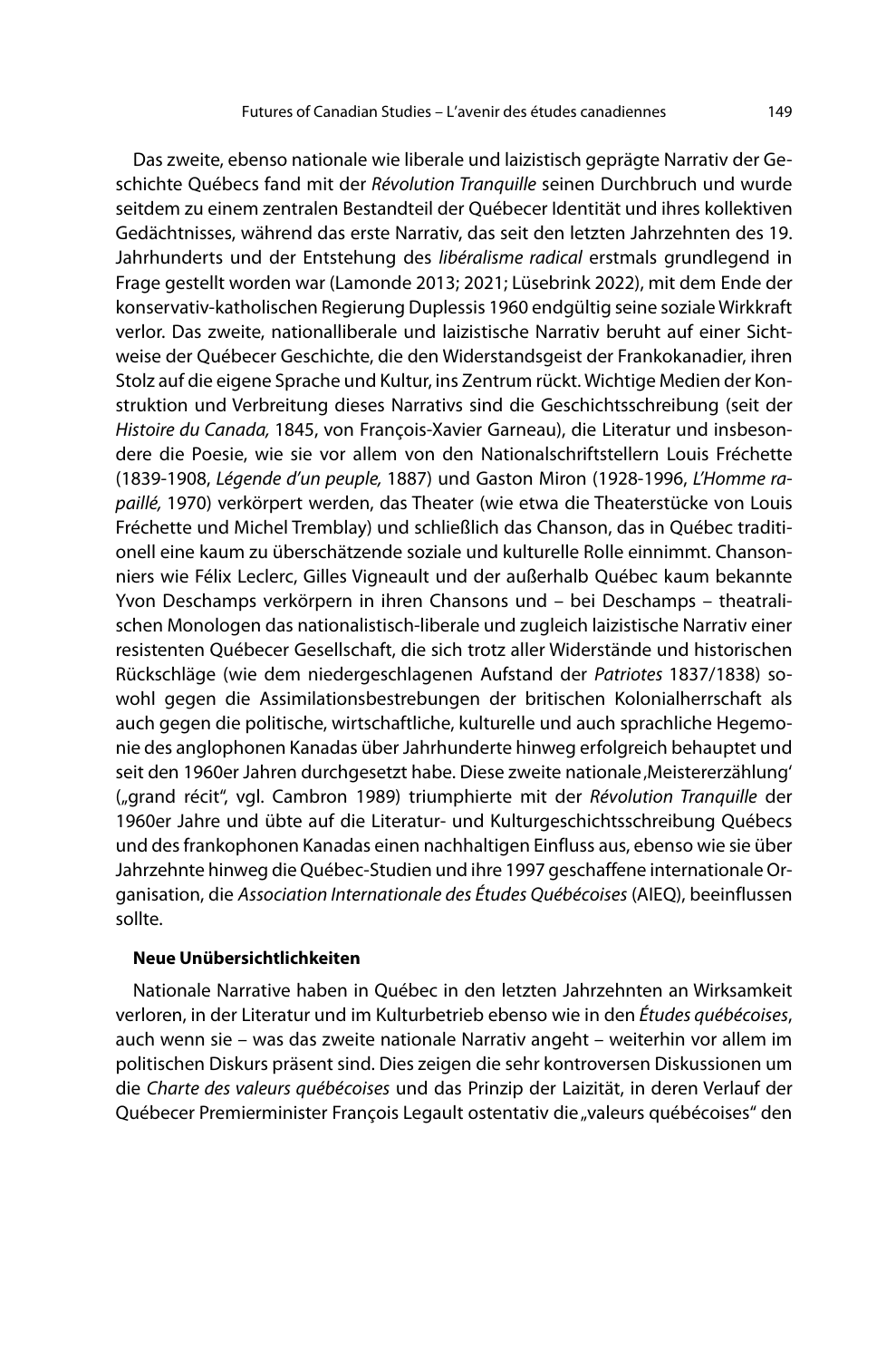"Werten Kanadas" ("valeurs canadiennes<sup>4</sup>) gegenüberstellte. Eine Mehrheit der Québecer identifziert sich mit dem Konzept der 'Québecer Werte', die sich auf die Identität Québecs als "société distincte, libre et capable d'assumer son destin" (Pelletier-Morin 2021, 5) beziehen und damit auf jenes nationale und zugleich laizistische und liberale Narrativ der eigenen Geschichte, das sich mit der Révolution Tranquille der 1960er Jahre durchgesetzt hatte. Selbst Repräsentanten der Avantgarde der Québecer Kulturszene, wie der Theater- und Filmregisseur Robert Lepage und der Rap-Sänger und Schriftsteller Biz (alias Jean-Yves Fréchette), nehmen auf dieses Narrativ Bezug: Robert Lepage, indem er in seinen bisher letzten Theaterstücken 887 (2019) und Courville (2021) die eigene Biographie mit der Emanzipation Québecs in vielfacher Weise verknüpfte; und J.-Y. Fréchette alias Biz, indem er in seinen französischsprachigen Rapsongs immer wieder, in affirmativer ebenso wie in ironisch-distanzierter Weise, auf das identitäre Selbstverständnis der Québecer Gesellschaft einging und in seinem neuesten Roman L'horizon des événements (2021) provokativ und anhand des Montréaler Universitätsmilieus die Trennlinien zwischen unterschiedlichen Konzeptionen von (nationaler) Identität, Werten und Geschichtsbewusstsein im zeitgenössischen Québec in den Blick rückte.

Wie die Etats généraux de la recherche en littérature et culture québécoises, die vom 01. bis 05. November 2021 an der UQAM veranstaltet wurden<sup>5</sup>, um eine aktuelle Bilanz zu ziehen, gezeigt haben, weisen die Québec-Studien der Gegenwart eine Art 'neuer Unübersichtlichkeit' auf. Obwohl, wie Lucie Robert (UQAM) in ihrem Einführungsvortrag betonte, die Québecer Literatur weiterhin, in unterschiedlichster Weise, auf Formen nationaler Identität verweist, haben die großen Narrative der Vergangenheit deutlich an Bedeutung eingebüßt. Neue Themen- und Problemfelder, die auch in den Kanadastudien in den letzten Jahrzehnten in den Vordergrund gerückt sind, nehmen einen zentralen Stellenwert ein: Genderstudies und Études féministes; Forschungen zu Transkulturalität, Interkulturalität, Migration und Diversität, sowohl in soziologischer als auch in literatur- und medienwissenschaftlicher Perspektive; die Intersektionalitätsforschung; sowie die Forschungen zu den Premières Nations, die – ähnlich wie im, Rest Kanadas' – die grundlegende Zielsetzung einer, Dekolonisierung der Forschung' verfolgen und einhergehen mit neuen, partizipativen Formen des Forschens nicht über, sondern mit Vertretern der autochthonen Völker. Dass Québec hier keineswegs, wie in den Debatten bei den États généraux vereinzelt angesprochen, gegenüber dem anglophonen Kanada einen Forschungs- und Erkenntnisrück-

<sup>4</sup> Vgl. hierzu Pierre Nepveu : "Valeur(s)". In: Pelletier-Morin (2021), 205-210, hier 207.

<sup>5</sup> Vgl. https://crilcq.org/activites/3464. Die États généraux wurden vom CRILCQ (Centre de Recherche Interuniversitaire sur la Littérature et la Culture Québécoises) unter Federführung von Prof. Martine-Emmanuelle Lapointe (Université de Montréal) und Prof. Robert Dion (UQAM) in Zusammenarbeit mit der Association Internationale des Études Québécoises (AIÉQ) veranstaltet. Die Vorträge und Diskussionen wurden aufgezeichnet und werden als Podcasts sowie im Rahmen einer geplanten Online-Veröffentlichung zur Verfügung stehen.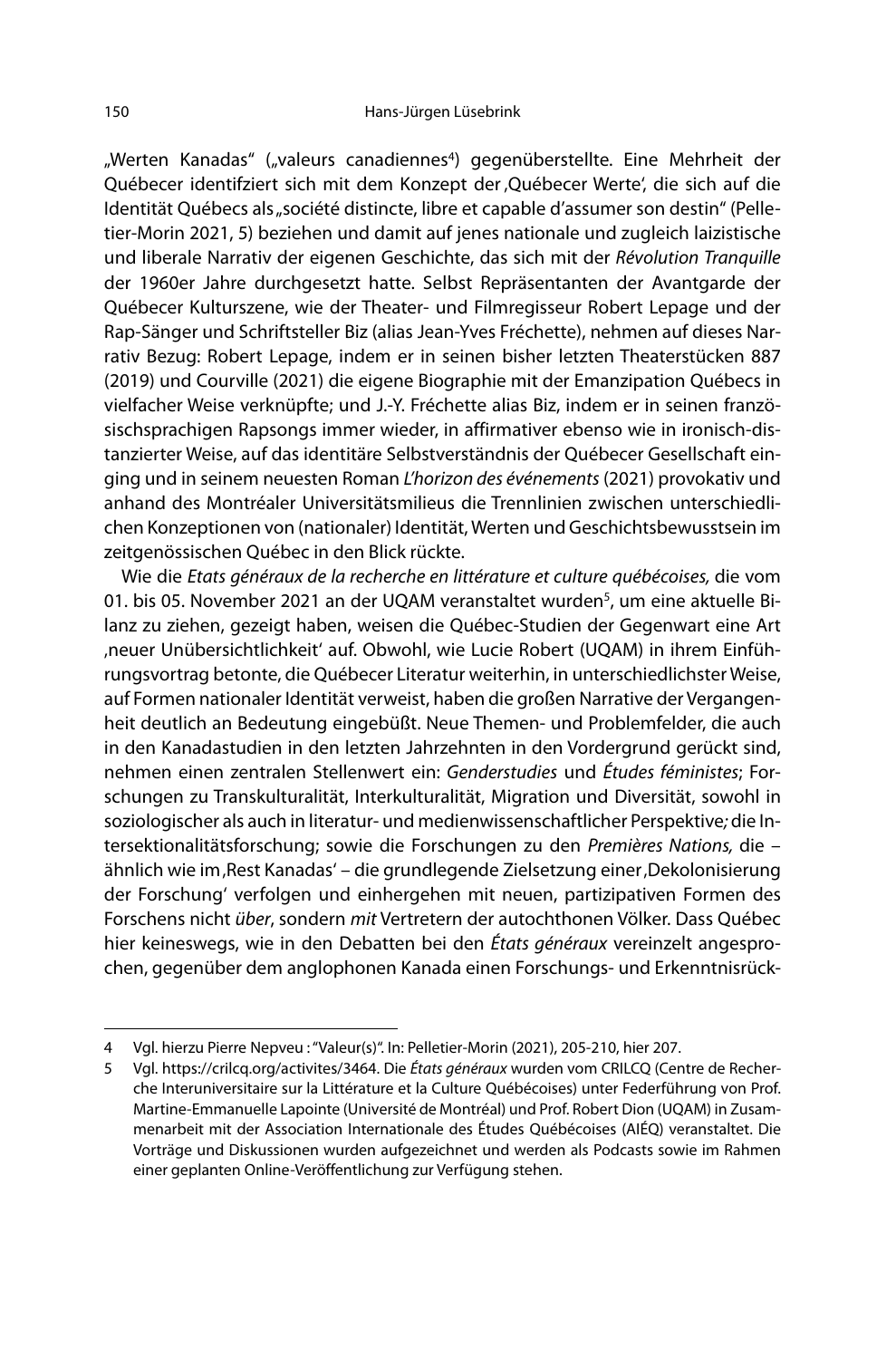stand aufweist, belegen nicht nur die wegweisenden Projekte der Groupe de recherche interdisciplinaire sur les affirmations autochthones contemporaines (GRIAAC) an der UQAM, sondern auch Pionierarbeiten wie die Forschungen von Georges Sioui (1999, 2009), Denys Delâge (1991, mit Warren 2017) und Thibault Martin (2003). Ein besonderes, auch international breit ausstrahlendes, Profil weisen die zeitgenössischen Québec-Studien, so zeigten die États géneraux, derzeit vor allem in drei Bereichen auf: in der Intermedialitätsforschung, in der das Centre de Recherches intermédiales sur les arts, les lettres et les techniques (CRI-ALT) der Université de Montréal ein breit ausstrahlendes 'Laboratorium' der Erprobung neuer methodischer und theoretischer Ansätze darstellt; in der Verbindung von diskursiver und kreativer Wissensproduktion, insbesondere in Bereichen wie der Écriture créative und der digitalen Kunst, in denen das interdisziplinäre Zentrum Hexagram der UQAM und der Concordia University in Montréal eine führende Rolle einnimmt; und schließlich im Bereich vergleichender und interkultureller Forschungen, die häufig auf französischsprachige Theorieansätze der literaturwissenschaftlichen Komparatistik, der Sprach- und Kulturkontaktforschung und der Kulturtransfertheorie zurückgreifen. Die Forschungen etwa von Gérard Bouchard (2001) zu den kolonialen Kulturen Amerikas, von Robert Dion (2007) zum Kulturtransfer zwischen Deutschland und der Québecer Intelligentsia seit den 1960er Jahren, von Michel Lacroix (2014) zu den transatlantischen Netzwerken frankokanadischer Intellektueller in den ersten Jahrzehnten des 20. Jahrhunderts, von Laurier Turgeon (mit Delâge/Ouellet 1996; 2019) zur kulturellen Verflechtungsgeschichte des frankophonen Nordamerika, von Sherry Simon (2012) zur sprachlichen und kulturellen Diversität in Montréal, Kalkutta und Triest sowie von Maria Rosa Lehmann (UQAM/Paris) zur Circulation transnationale des Surrealismus zwischen Montréal und Paris<sup>6</sup> erscheinen hierfür paradigmatisch.

Deutlich wurden bei den Etats généraux auch zwei grundlegende, ebenso implizite wie zentrale, Charakteristika der Québec-Studien, die sie von den Canadian Studies unterscheiden: die deutlich stärkere Bezugnahme auf französischsprachige Forschungen und Theorieansätze, was augenfällig der vor kurzem erschienene Band Mythologies québécoises (Pelletier-Morin 2021) belegt, ein sehr originelles und lesenswertes Werk über identitätsstiftende Mythen und Kulturmuster Québecs, das konzeptuell auf Roland Barthes' Pionierwerk Mythologies (1957) beruht; und die herausragende Bedeutung der französischen Sprache als Wissenschafts-, Kommunikationsund Publikationssprache.

Hans-Jürgen Lüsebrink lehrt als Seniorprofessor Romanische Kulturwissenschaft und Interkulturelle Kommunikation an der Universität des Saarlandes. Er ist Gründungsmitglied und war von 2013 bis 2017 Stellvertretender Sprecher des IRTG "Diversity" der Universitäten Montréal, Trier und Saarbrücken. Von 2015 bis 2021 leitete er die Sektion "Sprache, Literatur und Kultur im frankophonen Kanada" der GKS.

<sup>6</sup> Die beiden letzten Projekte wurden bei den États généraux vorgestellt.